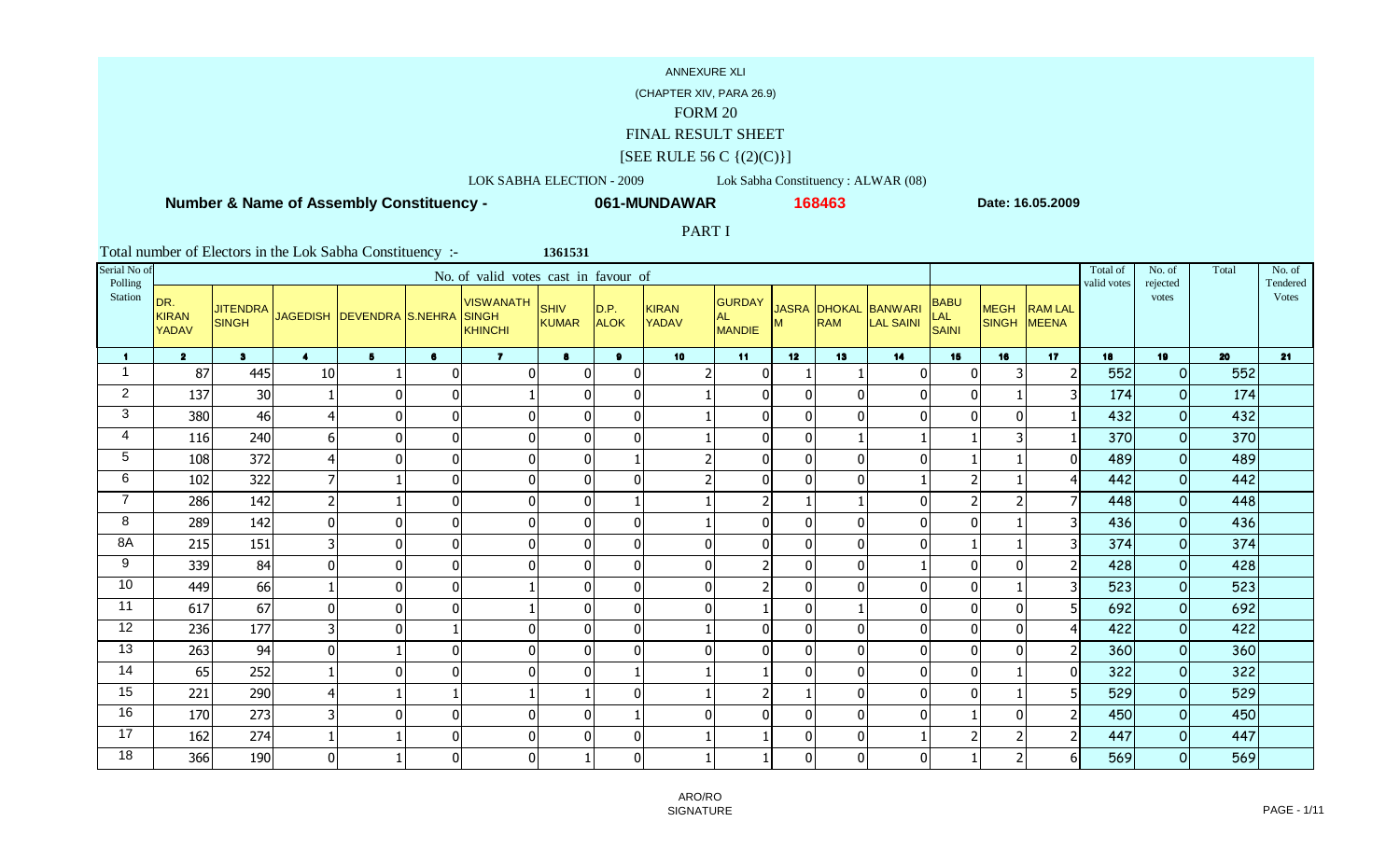(CHAPTER XIV, PARA 26.9)

### FORM 20

### FINAL RESULT SHEET

### $[SEE$  RULE 56 C  $\{(2)(C)\}]$

LOK SABHA ELECTION - 2009 Lok Sabha Constituency : ALWAR (08)

**1361531**

 **Number & Name of Assembly Constituency -**

**061-MUNDAWAR**

**<sup>168463</sup> Date: 16.05.2009**

PART I

| Serial No of<br>Polling |                                     |                                 |                         |                           |              | No. of valid votes cast in favour of        |                      |                     |                       |                               |                          |     |                                          |                             |                            |                | Total of<br>valid votes | No. of<br>rejected | Total | No. of<br>Tendered |
|-------------------------|-------------------------------------|---------------------------------|-------------------------|---------------------------|--------------|---------------------------------------------|----------------------|---------------------|-----------------------|-------------------------------|--------------------------|-----|------------------------------------------|-----------------------------|----------------------------|----------------|-------------------------|--------------------|-------|--------------------|
| Station                 | DR.<br><b>KIRAN</b><br><b>YADAV</b> | <b>JITENDRA</b><br><b>SINGH</b> |                         | JAGEDISH DEVENDRA S.NEHRA |              | <b>VISWANATH</b><br><b>SINGH</b><br>KHINCHI | SHIV<br><b>KUMAR</b> | D.P.<br><b>ALOK</b> | <b>KIRAN</b><br>YADAV | GURDAY<br><b>AL</b><br>MANDIE | M                        | RAM | JASRA DHOKAL BANWARI<br><b>LAL SAINI</b> | <b>BABU</b><br>LAL<br>SAINI | <b>MEGH</b><br>SINGH MEENA | <b>RAM LAL</b> |                         | votes              |       | <b>Votes</b>       |
| $\mathbf 1$             | $\overline{2}$                      | 3 <sup>1</sup>                  | $\overline{4}$          | 5 <sub>5</sub>            | $\mathbf{6}$ | $\overline{7}$                              | 8                    | $\mathbf{9}$        | 10 <sup>1</sup>       | 11                            | 12                       | 13  | 14                                       | 15                          | 16                         | 17             | 18                      | 19                 | 20    | 21                 |
| 19                      | 452                                 | 96                              | $\overline{2}$          | $\Omega$                  | $\Omega$     | $\Omega$                                    | $\mathbf 0$          | $\mathbf 0$         | $\mathbf 0$           |                               |                          | n   | ſ                                        | $\mathbf{0}$                | $\Omega$                   |                | 554                     | $\overline{O}$     | 554   |                    |
| 20                      | 521                                 | 46                              | $\overline{2}$          | $\Omega$                  | $\mathbf{0}$ | $\Omega$                                    | $\mathbf 0$          | $\Omega$            | $\overline{0}$        | $\mathbf 0$                   | $\Omega$                 |     | $\Omega$                                 |                             | 3                          |                | 576                     | $\circ$            | 576   |                    |
| 21                      | 487                                 | 34                              | $\overline{2}$          |                           |              |                                             | $\mathbf 0$          | 24                  |                       | $\mathbf 0$                   | $\mathbf{0}$             |     | 0                                        |                             |                            |                | 561                     | $\Omega$           | 561   |                    |
| 21A                     | 499                                 | 38                              |                         | $\Omega$                  | $\mathbf{0}$ | $\Omega$                                    | $\mathbf 0$          | $\overline{0}$      | 5                     | 3                             | $\Omega$                 |     | $\Omega$                                 | $\Omega$                    |                            |                | 550                     | $\overline{0}$     | 550   |                    |
| 22                      | 216                                 | 140                             | 3                       | $\boldsymbol{0}$          | 0            | $\Omega$                                    | $\mathbf 0$          | $\overline{0}$      | $\mathbf 0$           | $\pmb{0}$                     | $\mathbf 0$              |     |                                          | $\mathbf{0}$                | $\Omega$                   |                | 361                     | $\overline{O}$     | 361   |                    |
| 23                      | 64                                  | 229                             | 5                       | $\mathbf 0$               | 0            | $\mathbf 0$                                 | $\overline{0}$       | $\overline{0}$      |                       | $\overline{0}$                | $\mathbf 0$              |     | $\Omega$                                 |                             | $\overline{2}$             |                | 305                     | $\circ$            | 305   |                    |
| 24                      | 34                                  | 659                             | 0                       | $\Omega$                  | $\mathbf{0}$ | $\Omega$                                    | $\overline{0}$       | $\mathbf 0$         | $\overline{0}$        | $\overline{0}$                | $\mathbf{0}$             |     | $\Omega$                                 | $\Omega$                    | $\Omega$                   | $\overline{0}$ | 693                     | $\circ$            | 693   |                    |
| $\overline{25}$         | 454                                 | 188                             |                         |                           | $\mathbf{0}$ | $\Omega$                                    | $\overline{0}$       |                     |                       | $\overline{0}$                | $\mathbf{0}$             |     | $\Omega$                                 | $\Omega$                    |                            |                | 650                     | $\Omega$           | 650   |                    |
| $\overline{26}$         | 56                                  | 398                             | 3                       | $\Omega$                  |              | $\Omega$                                    |                      | $\mathbf 0$         | 2                     |                               |                          |     | $\Omega$                                 |                             | 13                         | 6              | 484                     | $\circ$            | 484   |                    |
| $\overline{27}$         | 175                                 | 204                             |                         | $\Omega$                  | 0            | $\Omega$                                    | $\mathbf 0$          | $\mathbf 0$         | 2                     |                               |                          |     | ſ                                        | $\Omega$                    | 3                          |                | 390                     | $\overline{O}$     | 390   |                    |
| 28                      | 529                                 | 98                              | 4                       |                           | 0            |                                             | $\mathbf 0$          |                     | 3                     | $\pmb{0}$                     | $\mathbf 0$              |     |                                          |                             | 5                          | 11             | 654                     | $\circ$            | 654   |                    |
| 29                      | 389                                 | 183                             | $\overline{2}$          | $\Omega$                  | $\mathbf{0}$ | $\Omega$                                    | $\boldsymbol{0}$     | $\Omega$            | $\overline{0}$        | $\mathbf 0$                   | $\mathbf{0}$             |     |                                          |                             | $\Omega$                   |                | 581                     | $\Omega$           | 581   |                    |
| 30                      | 411                                 | 110                             | $\overline{\mathsf{3}}$ | $\Omega$                  | $\mathbf{0}$ |                                             | $\mathbf 0$          | $\overline{0}$      | $\overline{0}$        |                               |                          |     |                                          | 31                          |                            |                | 533                     | $\Omega$           | 533   |                    |
| 31                      | 308                                 | 234                             | 3                       | $\Omega$                  | 0            |                                             | $\mathbf 0$          | $\overline{0}$      | 2                     | $\mathbf 0$                   | $\mathbf 0$              |     |                                          | 0                           | $\mathbf{0}$               | 12             | 561                     | $\circ$            | 561   |                    |
| 32                      | 184                                 | 395                             | 5                       | 5                         | 0            | $\Omega$                                    | $\overline{0}$       |                     |                       | $\overline{0}$                | $\overline{\phantom{a}}$ |     | $\Omega$                                 | $\Omega$                    | $\overline{4}$             |                | 598                     | $\overline{O}$     | 598   |                    |
| 33                      | 102                                 | 360                             | $\overline{7}$          | $\overline{\phantom{0}}$  | $\mathbf{0}$ | $\Omega$                                    | $\overline{0}$       |                     |                       | $\overline{0}$                | $\mathbf{0}$             |     |                                          | $\Omega$                    |                            | $\Omega$       | 476                     | $\overline{O}$     | 476   |                    |
| 34                      | 122                                 | 286                             | 4                       | $\mathbf{0}$              | $\mathbf{0}$ | $\Omega$                                    | $\overline{0}$       | $\mathbf 0$         |                       | $\overline{0}$                | $\mathbf{0}$             |     | $\Omega$                                 | $\Omega$                    |                            |                | 416                     | $\Omega$           | 416   |                    |
| 35                      | 18                                  | 347                             | $\overline{7}$          |                           | 0            | $\Omega$                                    | $\overline{0}$       |                     | $\overline{0}$        |                               | $\Omega$                 |     | $\Omega$                                 |                             |                            |                | 382                     | $\circ$            | 382   |                    |
| 36                      | 67                                  | 614                             | 5                       |                           | $\Omega$     | $\Omega$                                    |                      |                     |                       | $\mathbf 0$                   |                          | n   |                                          | $\Omega$                    | $\mathcal{P}$              | ΩI             | 694                     | $\circ$            | 694   |                    |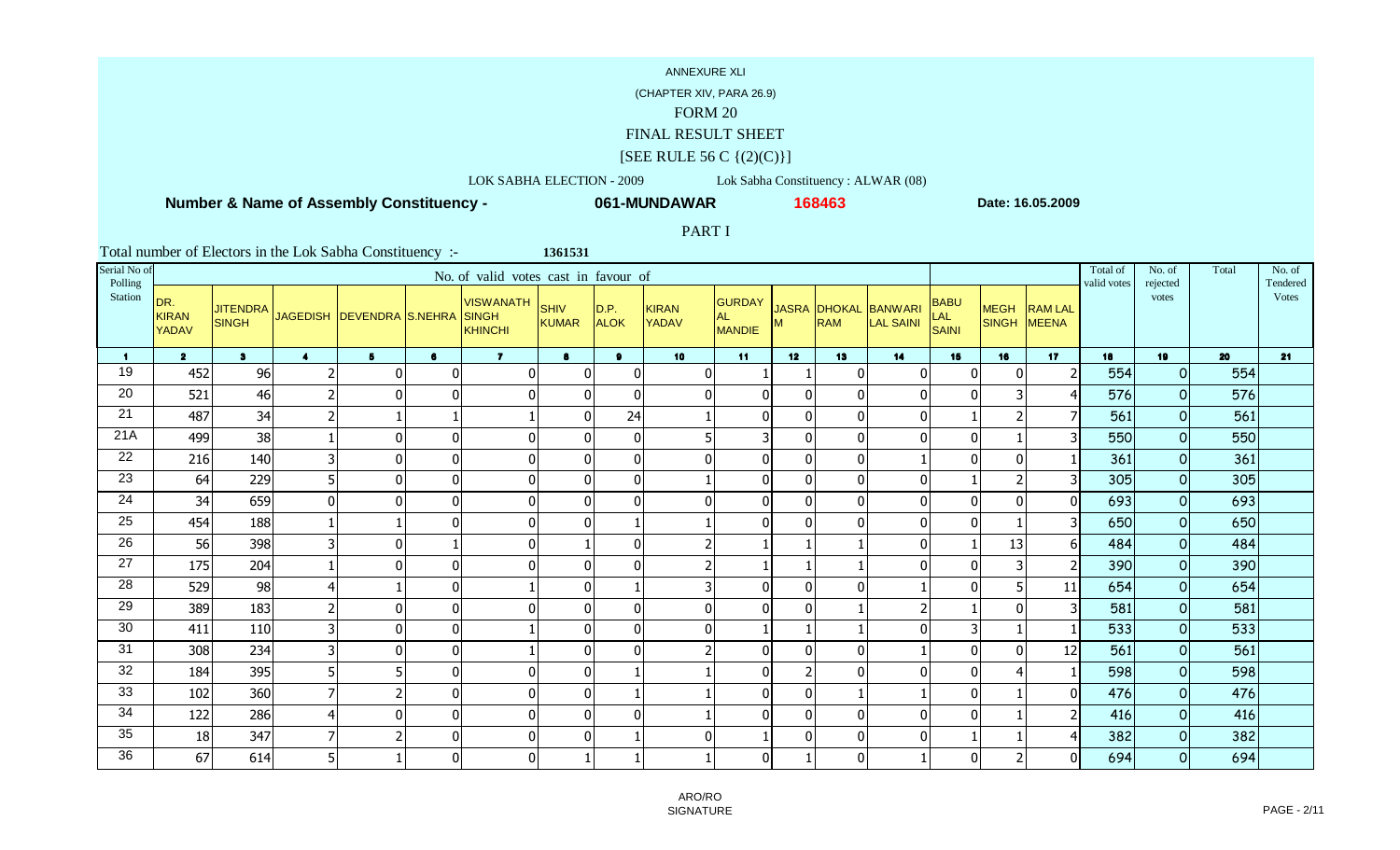### (CHAPTER XIV, PARA 26.9)

### FORM 20

## FINAL RESULT SHEET

### $[SEE$  RULE 56 C  $\{(2)(C)\}]$

### LOK SABHA ELECTION - 2009 Lok Sabha Constituency : ALWAR (08)

**1361531**

 **Number & Name of Assembly Constituency -**

**061-MUNDAWAR**

**<sup>168463</sup> Date: 16.05.2009**

### PART I

| Serial No of<br>Polling |                                     |                                 |                         |                                 |                | No. of valid votes cast in favour of |                             |                     |                              |                                             |                |            |                                          |                             |                            |                | Total of<br>valid votes | No. of<br>rejected | Total | No. of<br>Tendered |
|-------------------------|-------------------------------------|---------------------------------|-------------------------|---------------------------------|----------------|--------------------------------------|-----------------------------|---------------------|------------------------------|---------------------------------------------|----------------|------------|------------------------------------------|-----------------------------|----------------------------|----------------|-------------------------|--------------------|-------|--------------------|
| Station                 | DR.<br><b>KIRAN</b><br><b>YADAV</b> | <b>JITENDRA</b><br><b>SINGH</b> |                         | JAGEDISH DEVENDRA S.NEHRA SINGH |                | <b>VISWANATH</b><br>KHINCHI          | <b>SHIV</b><br><b>KUMAR</b> | D.P.<br><b>ALOK</b> | <b>KIRAN</b><br><b>YADAV</b> | <b>GURDAY</b><br><b>AL</b><br><b>MANDIE</b> | м              | <b>RAM</b> | JASRA DHOKAL BANWARI<br><b>LAL SAINI</b> | <b>BABU</b><br>LAL<br>SAINI | <b>MEGH</b><br>SINGH MEENA | <b>RAM LAL</b> |                         | votes              |       | <b>Votes</b>       |
| $\mathbf{1}$            | $\overline{2}$                      | 3 <sup>1</sup>                  | $\overline{\mathbf{4}}$ | 5 <sup>5</sup>                  | $\bullet$      | $\overline{7}$                       | 8                           | $\mathbf{9}$        | 10 <sub>1</sub>              | 11                                          | 12             | 13         | 14                                       | 15                          | 16                         | 17             | 18                      | 19                 | 20    | 21                 |
| 37                      | 44                                  | 466                             |                         | $\Omega$                        | 0              | $\Omega$                             | $\mathbf{0}$                | $\mathbf 0$         | $\overline{0}$               | $\mathbf 0$                                 | $\mathbf{0}$   |            | $\Omega$                                 | $\overline{0}$              | $\mathbf{0}$               | $\Omega$       | 511                     | $\circ$            | 511   |                    |
| 38                      | 79                                  | 344                             | $\overline{2}$          | $\mathbf{0}$                    | $\overline{0}$ |                                      | $\pmb{0}$                   | $\overline{0}$      |                              | $\mathbf 0$                                 | $\mathbf{0}$   |            |                                          | $\overline{0}$              | $\Omega$                   |                | 430                     | $\circ$            | 430   |                    |
| 39                      | 939                                 | 40                              | $\overline{0}$          | $\mathbf{0}$                    | $\overline{0}$ | 0                                    | $\mathbf 0$                 | $\overline{0}$      |                              | $\overline{0}$                              | $\mathbf{0}$   |            | $\Omega$                                 | $\overline{0}$              |                            |                | 981                     | $\Omega$           | 981   |                    |
| 40                      | 860                                 | 89                              | $\overline{0}$          | $\Omega$                        | 0              | 0                                    | $\pmb{0}$                   | $\overline{0}$      | $\Omega$                     | $\mathbf 0$                                 | $\mathbf 0$    |            | $\Omega$                                 | $\overline{0}$              |                            |                | 951                     | $\mathbf 0$        | 951   |                    |
| 41                      | 189                                 | 194                             | $\overline{0}$          | 1                               |                |                                      | $\pmb{0}$                   | $\mathbf 0$         | $\overline{0}$               | $\mathbf 0$                                 | $\mathbf 0$    |            |                                          | 0                           | 5                          |                | 395                     | $\overline{O}$     | 395   |                    |
| 42                      | 89                                  | 192                             | $\overline{3}$          | $\Omega$                        |                |                                      | $\pmb{0}$                   |                     | $\overline{0}$               | $\mathbf 0$                                 | $\mathbf 0$    |            | $\Omega$                                 | $\overline{0}$              | $\overline{2}$             |                | 293                     | $\circ$            | 293   |                    |
| 43                      | 280                                 | 284                             | $\overline{2}$          | $\mathbf{1}$                    | $\overline{0}$ |                                      | $\overline{0}$              |                     |                              | $\overline{0}$                              | $\mathbf{0}$   |            |                                          |                             | 3                          | 61             | 581                     | $\circ$            | 581   |                    |
| 44                      | 14                                  | 265                             | $\overline{0}$          | $\Omega$                        | $\overline{0}$ | $\Omega$                             |                             | 0                   | $\overline{0}$               | $\overline{0}$                              | $\mathbf{0}$   |            | $\Omega$                                 | $\overline{0}$              |                            | $\Omega$       | 281                     | $\Omega$           | 281   |                    |
| 45                      | 61                                  | 730                             |                         | $\Omega$                        |                | 0                                    | $\pmb{0}$                   | $\overline{0}$      | $\overline{0}$               | $\overline{0}$                              | $\mathbf{0}$   |            | $\Omega$                                 | $\overline{0}$              |                            |                | 741                     | $\circ$            | 741   |                    |
| 46                      | 599                                 | 97                              | 0                       | -1                              | $\overline{0}$ |                                      | $\overline{2}$              | $\overline{0}$      |                              | $\mathbf 0$                                 |                |            | $\Omega$                                 | $\overline{0}$              | $\overline{\mathbf{4}}$    | 10             | 716                     | $\mathbf 0$        | 716   |                    |
| 46A                     | 505                                 | 57                              | 0                       | $\Omega$                        | $\overline{0}$ |                                      | $\pmb{0}$                   |                     | 3                            | $\mathbf 0$                                 | $\mathbf 0$    |            |                                          | $\overline{0}$              | 3                          |                | 577                     | $\circ$            | 577   |                    |
| 47                      | 43                                  | 223                             | $\overline{9}$          |                                 | $\overline{0}$ | $\Omega$                             | $\mathbf{0}$                | 0                   |                              | $\overline{0}$                              | $\mathbf{0}$   |            | $\Omega$                                 | $\overline{0}$              | 3                          | ΩI             | 281                     | $\Omega$           | 281   |                    |
| 47A                     | 29                                  | 242                             | $\overline{\mathbf{3}}$ |                                 | $\overline{0}$ | $\Omega$                             | $\pmb{0}$                   | $\mathbf 0$         |                              | $\overline{0}$                              | $\mathbf{0}$   |            | $\Omega$                                 | $\overline{0}$              |                            | U              | 277                     | $\Omega$           | 277   |                    |
| 48                      | 81                                  | 233                             | $\overline{2}$          | 0                               | $\overline{0}$ | $\Omega$                             | $\overline{0}$              | $\mathbf 0$         |                              | $\mathbf 0$                                 | $\mathbf 0$    |            | $\mathbf 0$                              | $\overline{0}$              |                            |                | 321                     | $\mathbf 0$        | 321   |                    |
| 49                      | 45                                  | 371                             | 4                       | $\mathbf 0$                     | $\overline{0}$ | $\Omega$                             | $\pmb{0}$                   | $\overline{0}$      | $\overline{0}$               | $\mathbf 0$                                 | $\mathbf 0$    |            | $\Omega$                                 |                             |                            |                | 423                     | $\mathbf 0$        | 423   |                    |
| 50                      | 280                                 | 250                             | $5\vert$                | $\mathbf{0}$                    | 0              |                                      | $\Omega$                    | $\overline{0}$      |                              | $\overline{0}$                              | $\overline{0}$ |            | $\Omega$                                 | $\overline{0}$              | $\overline{\mathbf{4}}$    |                | 543                     | $\circ$            | 543   |                    |
| 51                      | 825                                 | 32                              | $\overline{0}$          | $\mathbf{0}$                    | 0              | 0                                    |                             | $\overline{0}$      | $\overline{0}$               | $\overline{0}$                              | $\mathbf{0}$   |            | $\Omega$                                 | $\overline{0}$              | $\Omega$                   |                | 860                     | $\circ$            | 860   |                    |
| 52                      | 165                                 | 292                             | $\overline{0}$          | $\Omega$                        | $\overline{0}$ | $\Omega$                             |                             | $\overline{0}$      | 0                            | $\Omega$                                    | $\Omega$       |            |                                          |                             |                            |                | 468                     | $\mathbf 0$        | 468   |                    |
| 53                      | 414                                 | 140                             |                         | $\Omega$                        | 0              | $\Omega$                             | $\mathbf 0$                 | $\overline{0}$      | 2                            | $\overline{0}$                              | $\mathbf 0$    |            | $\Omega$                                 | $\overline{0}$              | $\Omega$                   |                | 563                     | $\circ$            | 563   |                    |

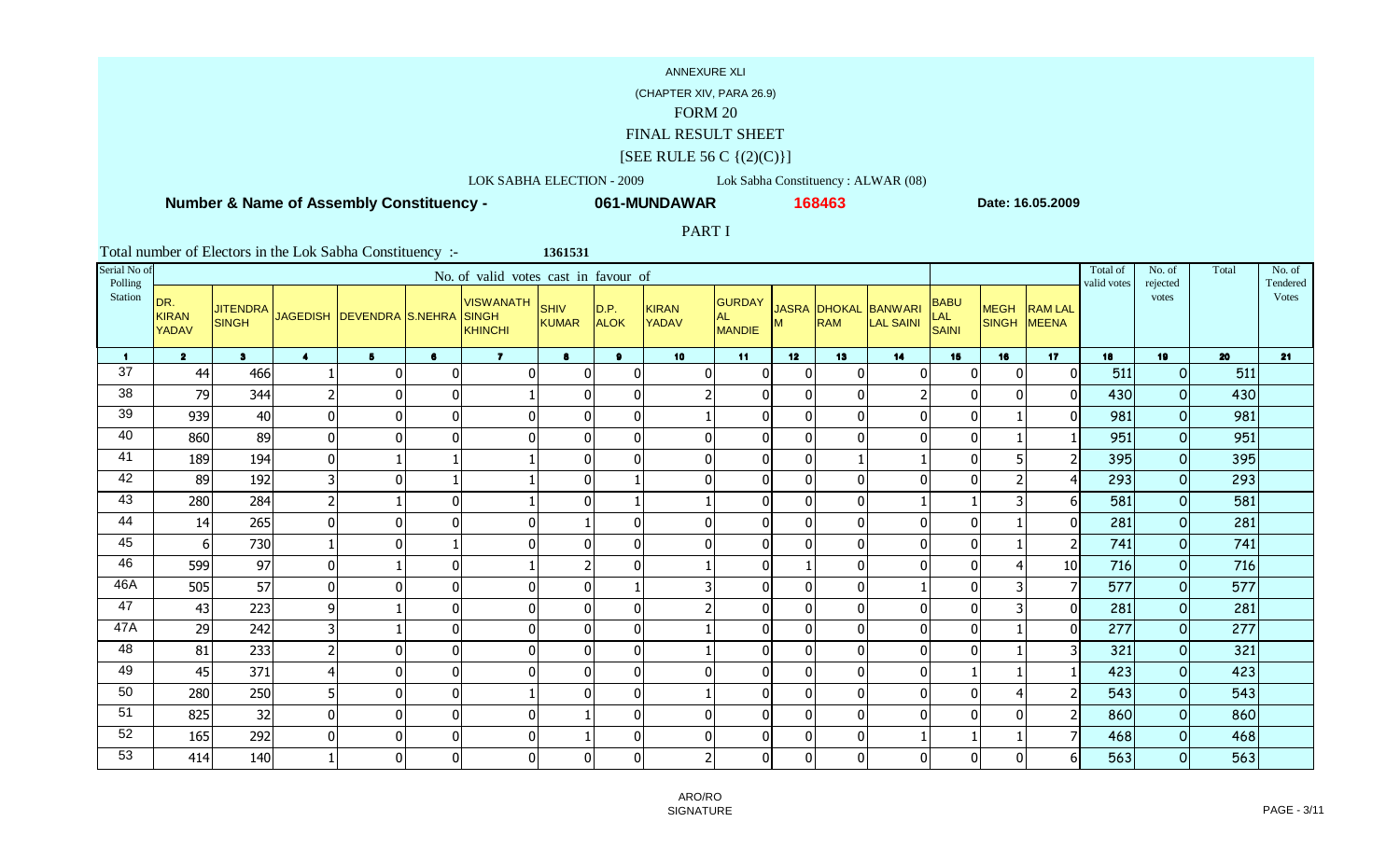(CHAPTER XIV, PARA 26.9)

### FORM 20

### FINAL RESULT SHEET

### $[SEE$  RULE 56 C  $\{(2)(C)\}]$

LOK SABHA ELECTION - 2009 Lok Sabha Constituency : ALWAR (08)

**1361531**

 **Number & Name of Assembly Constituency -**

**061-MUNDAWAR**

**<sup>168463</sup> Date: 16.05.2009**

PART I

| Serial No of<br>Polling |                                     |                                 |                         |                                 |                | No. of valid votes cast in favour of |                      |                     |                              |                                             |                 |            |                                   |                             |                            |                | Total of<br>valid votes | No. of<br>rejected | Total | No. of<br>Tendered |
|-------------------------|-------------------------------------|---------------------------------|-------------------------|---------------------------------|----------------|--------------------------------------|----------------------|---------------------|------------------------------|---------------------------------------------|-----------------|------------|-----------------------------------|-----------------------------|----------------------------|----------------|-------------------------|--------------------|-------|--------------------|
| <b>Station</b>          | DR.<br><b>KIRAN</b><br><b>YADAV</b> | <b>JITENDRA</b><br><b>SINGH</b> |                         | JAGEDISH DEVENDRA S.NEHRA SINGH |                | <b>VISWANATH</b><br>KHINCHI          | SHIV<br><b>KUMAR</b> | D.P.<br><b>ALOK</b> | <b>KIRAN</b><br><b>YADAV</b> | <b>GURDAY</b><br><b>AL</b><br><b>MANDIE</b> | м               | <b>RAM</b> | JASRA DHOKAL BANWARI<br>LAL SAINI | <b>BABU</b><br>LAL<br>SAINI | <b>MEGH</b><br>SINGH MEENA | <b>RAM LAL</b> |                         | votes              |       | Votes              |
| $\blacksquare$          | $\overline{2}$                      | 3 <sup>1</sup>                  | $\blacktriangleleft$    | 5 <sup>5</sup>                  | $\bullet$      | $\overline{7}$                       | 8                    | 9                   | 10 <sub>1</sub>              | 11                                          | 12 <sup>7</sup> | 13         | 14                                | 15                          | 16                         | 17             | 18                      | 19                 | 20    | 21                 |
| 54                      | 428                                 | 147                             |                         | $\Omega$                        | 0              | ſ                                    | $\mathbf 0$          | $\mathbf 0$         | $\overline{0}$               | $\mathbf 0$                                 | $\mathbf{0}$    |            |                                   | $\overline{0}$              | $\mathbf{0}$               |                | 578                     | $\overline{O}$     | 578   |                    |
| 55                      | 52                                  | 724                             | $\overline{2}$          | $\overline{2}$                  | $\overline{0}$ |                                      | $\mathbf 0$          | $\overline{0}$      | 5                            | $\overline{0}$                              | $\mathbf{0}$    |            |                                   |                             | $\mathbf 0$                |                | 788                     | $\Omega$           | 788   |                    |
| 56                      | 23                                  | 465                             | $\overline{2}$          | $\Omega$                        | $\overline{0}$ | 0                                    | 0                    | 0                   |                              | $\overline{0}$                              | 0               |            | $\Omega$                          |                             | 2                          |                | 496                     | $\circ$            | 496   |                    |
| 57                      | 10                                  | 782                             |                         |                                 | $\overline{0}$ | $\Omega$                             | $\pmb{0}$            | $\overline{0}$      | $\overline{0}$               | $\overline{0}$                              | 0               |            | $\Omega$                          | $\overline{0}$              | $\Omega$                   | U              | 794                     | $\mathbf 0$        | 794   |                    |
| 58                      | $\overline{7}$                      | 1294                            | $\overline{0}$          | $\mathbf{0}$                    | $\overline{0}$ | $\Omega$                             | $\overline{0}$       | 0                   | $\overline{0}$               | $\mathbf 0$                                 | $\mathbf 0$     |            | $\Omega$                          | $\overline{0}$              | $\mathbf{0}$               | 0              | 1301                    | $\circ$            | 1301  |                    |
| 59                      | 24                                  | 455                             | $6\vert$                |                                 |                | $\Omega$                             | $\overline{0}$       | $\overline{0}$      | $\overline{2}$               | $\overline{0}$                              | $\mathbf 0$     |            | $\Omega$                          |                             | $\overline{2}$             |                | 492                     | $\Omega$           | 492   |                    |
| 60                      | 1077                                | 89                              | $\overline{0}$          | $\mathbf{0}$                    | $\overline{0}$ | $\Omega$                             | $\overline{0}$       | $\overline{0}$      | $\overline{0}$               | $\overline{0}$                              | $\mathbf 0$     |            | $\Omega$                          | $\overline{0}$              | $\mathbf{0}$               |                | 1168                    | $\circ$            | 1168  |                    |
| 61                      | 25                                  | 968                             |                         |                                 |                | 0                                    | $\pmb{0}$            | $\overline{0}$      | $\overline{0}$               | $\overline{0}$                              |                 |            | $\Omega$                          |                             | $\overline{2}$             |                | 1002                    | $\mathbf 0$        | 1002  |                    |
| 62                      | 43                                  | 327                             | 0                       | $\Omega$                        | $\overline{0}$ | $\Omega$                             | $\pmb{0}$            | $\overline{0}$      | $\overline{0}$               | $\overline{0}$                              | $\Omega$        |            | $\Omega$                          | $\overline{0}$              |                            |                | 371                     | $\mathbf 0$        | 371   |                    |
| 63                      | 24                                  | 433                             | 0                       | 3                               | $\overline{0}$ | $\Omega$                             | $\pmb{0}$            | $\overline{0}$      | $\overline{0}$               | $\overline{0}$                              | $\mathbf{0}$    |            | $\Omega$                          | $\overline{0}$              | $\mathbf{0}$               | 0              | 460                     | $\mathbf 0$        | 460   |                    |
| 64                      | 702                                 | 19                              | 0                       | $\Omega$                        | $\overline{0}$ |                                      | $\pmb{0}$            | $\overline{0}$      | $\overline{0}$               | $\overline{0}$                              | $\mathbf{0}$    |            | $\Omega$                          | $\overline{0}$              | $\Omega$                   | ΩI             | 721                     | $\mathbf 0$        | 721   |                    |
| 65                      | 12                                  | 741                             | $\overline{2}$          |                                 | $\overline{0}$ | $\Omega$                             | $\mathbf 0$          | $\mathbf{0}$        | 0                            | $\overline{0}$                              |                 |            | $\Omega$                          | $\overline{0}$              | $\Omega$                   | $\Omega$       | 757                     | $\mathbf 0$        | 757   |                    |
| 66                      | 270                                 | 155                             | $\overline{\mathbf{3}}$ |                                 | $\overline{0}$ | $\Omega$                             | $\pmb{0}$            |                     |                              | $\mathbf 0$                                 |                 |            | $\Omega$                          |                             | 3                          | 12             | 449                     | $\Omega$           | 449   |                    |
| 67                      | 63                                  | 202                             | $\overline{2}$          | $\mathbf{0}$                    | $\overline{0}$ | $\Omega$                             | $\overline{0}$       | $\mathbf 0$         | $\overline{0}$               | $\mathbf 0$                                 |                 |            | $\Omega$                          | $\overline{0}$              |                            |                | 271                     | $\circ$            | 271   |                    |
| 68                      | 116                                 | 248                             | 4                       |                                 |                | $\Omega$                             | $\mathbf 0$          | $\overline{0}$      | $\overline{0}$               | $\mathbf 0$                                 | $\mathbf 0$     |            |                                   |                             | 6                          |                | 381                     | $\mathbf 0$        | 381   |                    |
| 69                      | 32                                  | 598                             | 0                       | $\mathbf{0}$                    | 0              | $\Omega$                             |                      | $\overline{0}$      | $\overline{0}$               | $\overline{0}$                              | $\mathbf 0$     |            | $\Omega$                          | $\overline{0}$              |                            |                | 633                     | $\overline{O}$     | 633   |                    |
| 70                      | 609                                 | 89                              |                         | $\mathbf 0$                     | 0              | $\Omega$                             | $\mathbf{0}$         | $\overline{0}$      | $\mathbf{0}$                 | $\overline{0}$                              | $\mathbf{0}$    |            | $\Omega$                          | $\overline{0}$              | $\Omega$                   |                | 700                     | $\circ$            | 700   |                    |
| 71                      | 939                                 | 47                              | $\overline{c}$          | $\Omega$                        | $\overline{0}$ | $\Omega$                             | $\pmb{0}$            | $\overline{0}$      |                              | $\Omega$                                    | $\Omega$        |            | $\Omega$                          | $\Omega$                    |                            |                | 991                     | $\circ$            | 991   |                    |
| 72                      | 15                                  | 659                             | 4                       | -1                              |                | $\Omega$                             | $\mathbf 0$          | $\overline{0}$      | $\overline{0}$               | $\overline{0}$                              | $\mathbf 0$     |            | $\Omega$                          |                             | 4                          |                | 685                     | $\circ$            | 685   |                    |

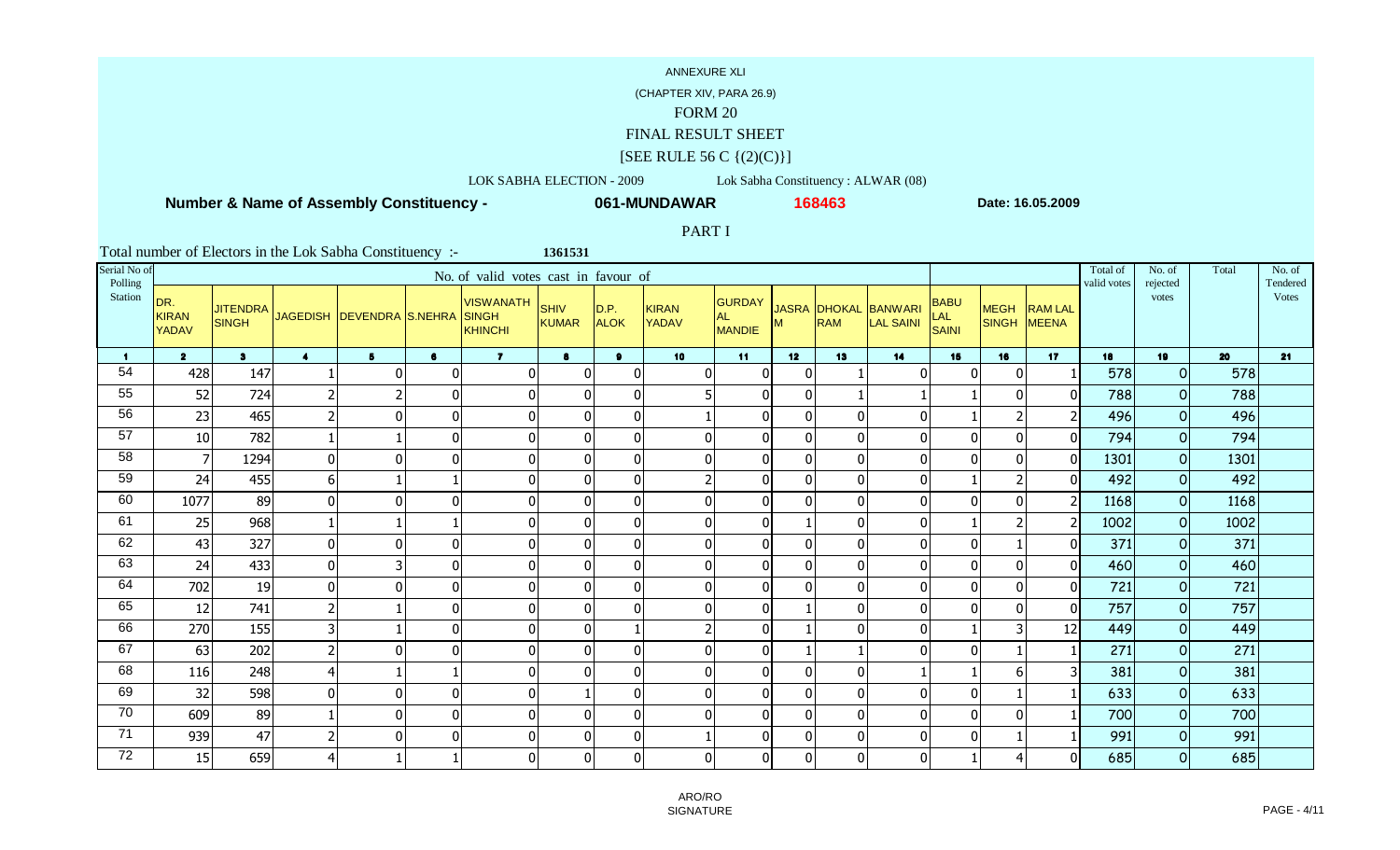### (CHAPTER XIV, PARA 26.9)

### FORM 20

## FINAL RESULT SHEET

### $[SEE$  RULE 56 C  $\{(2)(C)\}]$

### LOK SABHA ELECTION - 2009 Lok Sabha Constituency : ALWAR (08)

**1361531**

 **Number & Name of Assembly Constituency -**

**061-MUNDAWAR**

**<sup>168463</sup> Date: 16.05.2009**

### PART I

| Serial No of<br>Polling |                                     |                |                         |                                          |                | No. of valid votes cast in favour of |                             |                     |                              |                                      |                 |            |                                   |                             |                            |                | Total of<br>valid votes | No. of<br>rejected | Total | No. of<br>Tendered |
|-------------------------|-------------------------------------|----------------|-------------------------|------------------------------------------|----------------|--------------------------------------|-----------------------------|---------------------|------------------------------|--------------------------------------|-----------------|------------|-----------------------------------|-----------------------------|----------------------------|----------------|-------------------------|--------------------|-------|--------------------|
| Station                 | DR.<br><b>KIRAN</b><br><b>YADAV</b> | <b>SINGH</b>   |                         | JITENDRA JAGEDISH DEVENDRA S.NEHRA SINGH |                | <b>VISWANATH</b><br>KHINCHI          | <b>SHIV</b><br><b>KUMAR</b> | D.P.<br><b>ALOK</b> | <b>KIRAN</b><br><b>YADAV</b> | GURDAY<br><b>AL</b><br><b>MANDIE</b> | м               | <b>RAM</b> | JASRA DHOKAL BANWARI<br>LAL SAINI | <b>BABU</b><br>LAL<br>SAINI | <b>MEGH</b><br>SINGH MEENA | <b>RAM LAL</b> |                         | votes              |       | <b>Votes</b>       |
| $\mathbf{1}$            | $\overline{2}$                      | 3 <sup>1</sup> | $\blacktriangleleft$    | 5 <sup>5</sup>                           | 6              | $\overline{7}$                       | 8                           | 9                   | 10 <sup>°</sup>              | 11                                   | 12 <sup>7</sup> | 13         | 14                                | 15                          | 16                         | 17             | 18                      | 19                 | 20    | 21                 |
| 73                      | 813                                 | 58             | $\Omega$                | $\Omega$                                 | 0              | $\Omega$                             | $\mathbf{0}$                | 0                   | $\overline{0}$               | $\overline{0}$                       | $\mathbf{0}$    |            | $\Omega$                          | $\overline{0}$              | $\Omega$                   |                | 872                     | $\circ$            | 872   |                    |
| 74                      | 746                                 | 136            |                         |                                          |                |                                      | $\mathbf 0$                 | $\overline{2}$      | $\overline{0}$               | $\overline{0}$                       | $\Omega$        |            | $\Omega$                          |                             |                            |                | 891                     | $\circ$            | 891   |                    |
| 75                      | 423                                 | 82             |                         | $\mathbf{0}$                             | $\overline{4}$ |                                      | $\pmb{0}$                   | $\overline{0}$      | $\overline{0}$               | $\mathbf 0$                          | $\mathbf{0}$    |            | $\Omega$                          |                             |                            |                | 512                     | $\circ$            | 512   |                    |
| 76                      | 704                                 | 19             | 0                       | $\Omega$                                 | $\overline{0}$ | 0                                    | $\mathbf 0$                 | $\mathbf 0$         | 0                            | $\overline{0}$                       | $\mathbf{0}$    |            | $\Omega$                          | $\overline{0}$              | $\Omega$                   |                | 723                     | $\Omega$           | 723   |                    |
| 77                      | 715                                 | 171            | $\overline{2}$          | 0                                        | $\overline{0}$ | $\Omega$                             | $\pmb{0}$                   | $\mathbf 0$         | $\overline{0}$               | $\overline{0}$                       | 0               |            | $\Omega$                          | $\overline{0}$              |                            |                | 892                     | $\circ$            | 892   |                    |
| 78                      | 208                                 | 262            | $\overline{2}$          | $\mathbf 0$                              | $\overline{0}$ | $\Omega$                             | $\pmb{0}$                   | $\overline{0}$      | $\overline{0}$               |                                      |                 |            | $\Omega$                          | $\overline{0}$              | $\Omega$                   |                | 475                     | $\mathbf 0$        | 475   |                    |
| 79                      | 36                                  | 678            |                         | 0                                        | 0              | $\Omega$                             | $\overline{0}$              | $\overline{0}$      | $\overline{0}$               | $\mathbf 0$                          | $\mathbf 0$     |            | $\Omega$                          |                             | $\overline{4}$             | ΩI             | 720                     | $\overline{0}$     | 720   |                    |
| 80                      | $\overline{2}$                      | 875            | $\overline{0}$          | $\mathbf{0}$                             | 0              | $\Omega$                             | $\mathbf 0$                 | $\overline{0}$      | $\overline{0}$               | $\overline{0}$                       | $\Omega$        |            | $\Omega$                          | $\Omega$                    | $\Omega$                   | ΩI             | 877                     | $\mathbf 0$        | 877   |                    |
| 81                      | 38                                  | 408            | 3                       | $\Omega$                                 | $\overline{0}$ | $\Omega$                             | $\pmb{0}$                   |                     | 0                            | $\overline{0}$                       | $\Omega$        |            | $\Omega$                          |                             | $\Omega$                   | U              | 452                     | $\mathbf 0$        | 452   |                    |
| 82                      | 52                                  | 451            |                         | $\mathbf 0$                              | $\overline{0}$ | $\Omega$                             | $\pmb{0}$                   |                     |                              | $\overline{0}$                       | $\mathbf{0}$    |            | $\Omega$                          | $\overline{0}$              |                            |                | 509                     | $\circ$            | 509   |                    |
| 83                      | 163                                 | 469            | $\overline{\mathbf{3}}$ |                                          | $\overline{0}$ |                                      | $\pmb{0}$                   | $\overline{3}$      |                              |                                      |                 |            |                                   | $\overline{0}$              | 3                          |                | 651                     | $\Omega$           | 651   |                    |
| 84                      | 92                                  | 226            | 5 <sup>1</sup>          |                                          |                | 0                                    | $\mathbf 0$                 | $\mathbf 0$         |                              | 3                                    | $\mathbf{0}$    |            |                                   | $\overline{0}$              | $\overline{2}$             |                | 334                     | $\circ$            | 334   |                    |
| 85                      | 59                                  | 454            |                         | $\Omega$                                 | $\overline{0}$ | $\Omega$                             |                             |                     | 0                            | $\overline{0}$                       | $\mathbf{0}$    |            | $\Omega$                          | $\overline{0}$              | $\Omega$                   |                | 516                     | $\mathbf 0$        | 516   |                    |
| 86                      | 79                                  | 354            | 4                       | 3                                        | $\overline{0}$ | $\Omega$                             |                             | $\mathbf 0$         |                              | 3                                    | 3               |            | $\Omega$                          | 0                           | $\overline{2}$             |                | 451                     | $\mathbf 0$        | 451   |                    |
| 87                      | 91                                  | 293            | $\overline{3}$          |                                          | $\overline{0}$ | $\Omega$                             | $\mathbf{0}$                |                     |                              |                                      | $\mathbf{0}$    |            | $\Omega$                          | $\overline{0}$              | $\mathbf 0$                |                | 392                     | $\circ$            | 392   |                    |
| 88                      | 590                                 | 52             | 0                       |                                          | 0              | $\Omega$                             |                             | $\overline{0}$      | 31                           | $\overline{0}$                       | $\mathbf 0$     |            |                                   | $\overline{0}$              | $\Omega$                   |                | 653                     | $\circ$            | 653   |                    |
| 89                      | 730                                 | 19             | $\overline{0}$          |                                          | $\overline{0}$ | $\Omega$                             | 0                           | $\overline{0}$      | 0                            |                                      | $\mathbf{0}$    |            | $\Omega$                          | $\overline{0}$              | $\Omega$                   |                | 752                     | $\circ$            | 752   |                    |
| 90                      | 815                                 | 11             | $\overline{0}$          | $\Omega$                                 | $\overline{0}$ | $\Omega$                             | $\mathbf 0$                 | $\mathbf 0$         | 0                            | $\Omega$                             | $\Omega$        |            | $\Omega$                          | $\Omega$                    | $\Omega$                   |                | 827                     | $\circ$            | 827   |                    |
| 91                      | 219                                 | 299            | $\overline{2}$          | $\Omega$                                 | $\overline{0}$ |                                      | $\mathbf 0$                 |                     | 3                            | $\overline{0}$                       | $\mathbf 0$     |            |                                   | $\overline{3}$              | 6                          |                | 542                     | $\circ$            | 542   |                    |

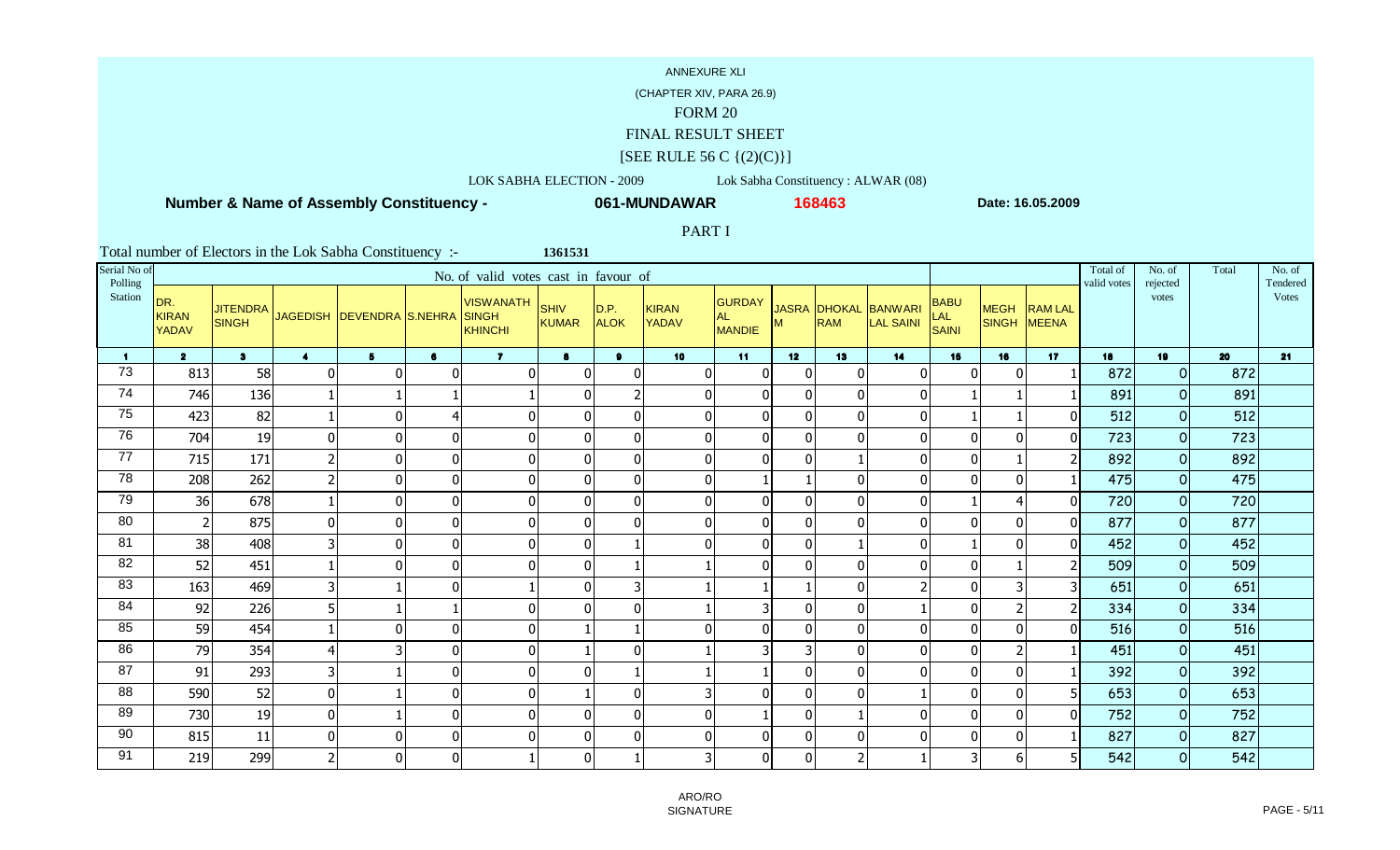### (CHAPTER XIV, PARA 26.9)

### FORM 20

## FINAL RESULT SHEET

### $[SEE$  RULE 56 C  $\{(2)(C)\}]$

### LOK SABHA ELECTION - 2009 Lok Sabha Constituency : ALWAR (08)

**1361531**

 **Number & Name of Assembly Constituency -**

**061-MUNDAWAR**

**<sup>168463</sup> Date: 16.05.2009**

### PART I

| Serial No of<br>Polling |                                     |                                 |                         |                                 |                | No. of valid votes cast in favour of |                             |                     |                              |                                      |                |                                   |                                    |                                    |                            |                | Total of<br>valid votes | No. of<br>rejected | Total | No. of<br>Tendered |
|-------------------------|-------------------------------------|---------------------------------|-------------------------|---------------------------------|----------------|--------------------------------------|-----------------------------|---------------------|------------------------------|--------------------------------------|----------------|-----------------------------------|------------------------------------|------------------------------------|----------------------------|----------------|-------------------------|--------------------|-------|--------------------|
| Station                 | DR.<br><b>KIRAN</b><br><b>YADAV</b> | <b>JITENDRA</b><br><b>SINGH</b> |                         | JAGEDISH DEVENDRA S.NEHRA SINGH |                | <b>VISWANATH</b><br>KHINCHI          | <b>SHIV</b><br><b>KUMAR</b> | D.P.<br><b>ALOK</b> | <b>KIRAN</b><br><b>YADAV</b> | <b>GURDAY</b><br><b>AL</b><br>MANDIE | м              | <b>JASRA DHOKAL</b><br><b>RAM</b> | <b>BANWARI</b><br><b>LAL SAINI</b> | <b>BABU</b><br><b>LAL</b><br>SAINI | <b>MEGH</b><br>SINGH MEENA | <b>RAM LAL</b> |                         | votes              |       | <b>Votes</b>       |
| $\mathbf 1$             | $\overline{2}$                      | 3 <sup>1</sup>                  | $\blacktriangleleft$    | 5 <sup>5</sup>                  | $\bullet$      | $\overline{7}$                       | 8                           | $\mathbf{9}$        | 10 <sub>1</sub>              | 11                                   | 12             | 13                                | 14                                 | 15                                 | 16                         | 17             | 18                      | 19                 | 20    | 21                 |
| 92                      | 863                                 | 122                             | $\overline{2}$          | $\Omega$                        | 0              | $\Omega$                             |                             | $\mathbf 0$         | 3                            | $\overline{0}$                       | $\mathbf{0}$   |                                   | $\Omega$                           | $\overline{0}$                     | $\Omega$                   |                | 997                     | $\overline{O}$     | 997   |                    |
| 93                      | 30                                  | 967                             |                         |                                 | $\overline{0}$ | 0                                    | $\mathbf 0$                 | $\overline{0}$      | $\overline{0}$               | $\mathbf 0$                          | $\mathbf{0}$   |                                   | $\Omega$                           | $\overline{0}$                     | $\Omega$                   |                | 999                     | $\circ$            | 999   |                    |
| 94                      | 612                                 | 13                              | 0                       | $\mathbf{0}$                    | $\overline{0}$ | 0                                    | $\mathbf 0$                 | $\overline{0}$      | $\overline{0}$               | $\overline{0}$                       | $\mathbf{0}$   |                                   | $\Omega$                           | $\overline{0}$                     | $\mathbf{0}$               |                | 625                     | $\Omega$           | 625   |                    |
| 95                      | 297                                 | 131                             | $\overline{3}$          |                                 | $\overline{0}$ | 0                                    | $\pmb{0}$                   | $\overline{0}$      | $\Omega$                     | $\overline{0}$                       | $\mathbf 0$    |                                   | $\Omega$                           | $\overline{0}$                     |                            |                | 435                     | $\overline{0}$     | 435   |                    |
| 96                      | 134                                 | 177                             | $\overline{0}$          | $\mathbf{0}$                    | $\overline{0}$ | 0                                    | $\overline{0}$              | $\overline{0}$      | $\overline{0}$               |                                      | $\mathbf 0$    |                                   | $\mathbf{0}$                       | 0                                  |                            |                | 317                     | $\mathbf 0$        | 317   |                    |
| 97                      | 318                                 | 108                             | $5\vert$                |                                 | $\overline{0}$ | $\Omega$                             | $\overline{0}$              | $\overline{0}$      | $\overline{2}$               | $\overline{0}$                       | $\mathbf 0$    |                                   | $\mathbf 0$                        | $\overline{0}$                     | $\Omega$                   |                | 435                     | $\mathbf 0$        | 435   |                    |
| 98                      | 378                                 | 149                             |                         |                                 | 0              | $\Omega$                             | $\overline{0}$              | $\overline{0}$      |                              |                                      | $\Omega$       |                                   | $\Omega$                           | $\overline{0}$                     |                            |                | 535                     | $\circ$            | 535   |                    |
| 99                      | 653                                 | 44                              | $\overline{0}$          | $\Omega$                        | $\overline{0}$ |                                      | $\overline{0}$              | $\overline{0}$      | $\overline{0}$               | $\overline{0}$                       | $\mathbf{0}$   |                                   | $\mathbf{0}$                       | $\overline{0}$                     | $\Omega$                   | U              | 699                     | $\Omega$           | 699   |                    |
| 100                     | 792                                 | 102                             | $\overline{c}$          |                                 | $\overline{0}$ | $\Omega$                             | $\overline{0}$              | $\overline{0}$      |                              |                                      | $\mathbf{0}$   |                                   | $\Omega$                           |                                    |                            |                | 901                     | $\circ$            | 901   |                    |
| 101                     | 1170                                | 57                              | 0                       | $\Omega$                        | $\overline{0}$ | $\Omega$                             | $\mathbf 0$                 | $\overline{0}$      | $\overline{0}$               | 2                                    |                |                                   | $\Omega$                           |                                    |                            |                | 1236                    | $\circ$            | 1236  |                    |
| 102                     |                                     | 535                             |                         | $\Omega$                        | $\overline{0}$ |                                      | $\pmb{0}$                   | $\overline{0}$      | $\overline{0}$               | $\mathbf 0$                          |                |                                   |                                    | $\overline{0}$                     | $\Omega$                   |                | 541                     | $\mathbf 0$        | 541   |                    |
| 103                     | 7                                   | 537                             | $\overline{0}$          | $\mathbf{0}$                    | $\overline{0}$ | $\Omega$                             | $\mathbf{0}$                | $\overline{0}$      | $\overline{0}$               | $\overline{0}$                       | $\Omega$       |                                   | $\Omega$                           |                                    | $\Omega$                   |                | 545                     | $\Omega$           | 545   |                    |
| 104                     | 734                                 | 134                             |                         | $\Omega$                        | $\overline{0}$ | $\Omega$                             | $\pmb{0}$                   | $\overline{0}$      | $\mathbf{0}$                 |                                      |                |                                   | $\Omega$                           | $\overline{0}$                     |                            |                | 874                     | $\Omega$           | 874   |                    |
| 105                     | 534                                 | 44                              | $\overline{0}$          | 0                               | $\overline{0}$ | $\Omega$                             | $\overline{0}$              | 0                   | 0                            | $\mathbf 0$                          | $\mathbf 0$    |                                   | $\mathbf 0$                        | $\overline{0}$                     | $\mathbf{0}$               |                | 582                     | $\circ$            | 582   |                    |
| 106                     | 521                                 | 62                              | $\overline{\mathbf{3}}$ | $\Omega$                        | $\overline{0}$ | $\Omega$                             | $\pmb{0}$                   | $\overline{0}$      |                              | $\mathbf 0$                          | $\mathbf 0$    |                                   | $\Omega$                           | $\overline{0}$                     | $\Omega$                   |                | 590                     | $\overline{O}$     | 590   |                    |
| 107                     | 121                                 | 224                             | $\overline{3}$          | $\mathbf{0}$                    |                |                                      | $\overline{0}$              | $\overline{0}$      | $\Omega$                     | $\overline{0}$                       | $\overline{0}$ |                                   | $\Omega$                           |                                    | 6                          |                | 363                     | $\circ$            | 363   |                    |
| 108                     | 13                                  | 646                             | $\overline{0}$          | $\mathbf{0}$                    | 0              | $\Omega$                             | $\overline{0}$              | $\overline{0}$      | 0                            | $\overline{0}$                       | $\mathbf{0}$   |                                   | $\Omega$                           | $\overline{0}$                     | $\Omega$                   |                | 660                     | $\Omega$           | 660   |                    |
| 109                     | 368                                 | 56                              | $\overline{0}$          | $\Omega$                        | $\overline{0}$ | $\Omega$                             | $\pmb{0}$                   | $\overline{0}$      |                              | $\Omega$                             | $\Omega$       |                                   | $\Omega$                           | $\Omega$                           | $\Omega$                   |                | 425                     | $\mathbf 0$        | 425   |                    |
| 110                     | 450                                 | $\overline{9}$                  | $\overline{0}$          | $\Omega$                        | 0              | $\Omega$                             | $\mathbf 0$                 | $\overline{0}$      | $\overline{0}$               | $\overline{0}$                       | $\mathbf 0$    |                                   | $\Omega$                           | $\overline{0}$                     | $\Omega$                   | n              | 459                     | $\circ$            | 459   |                    |

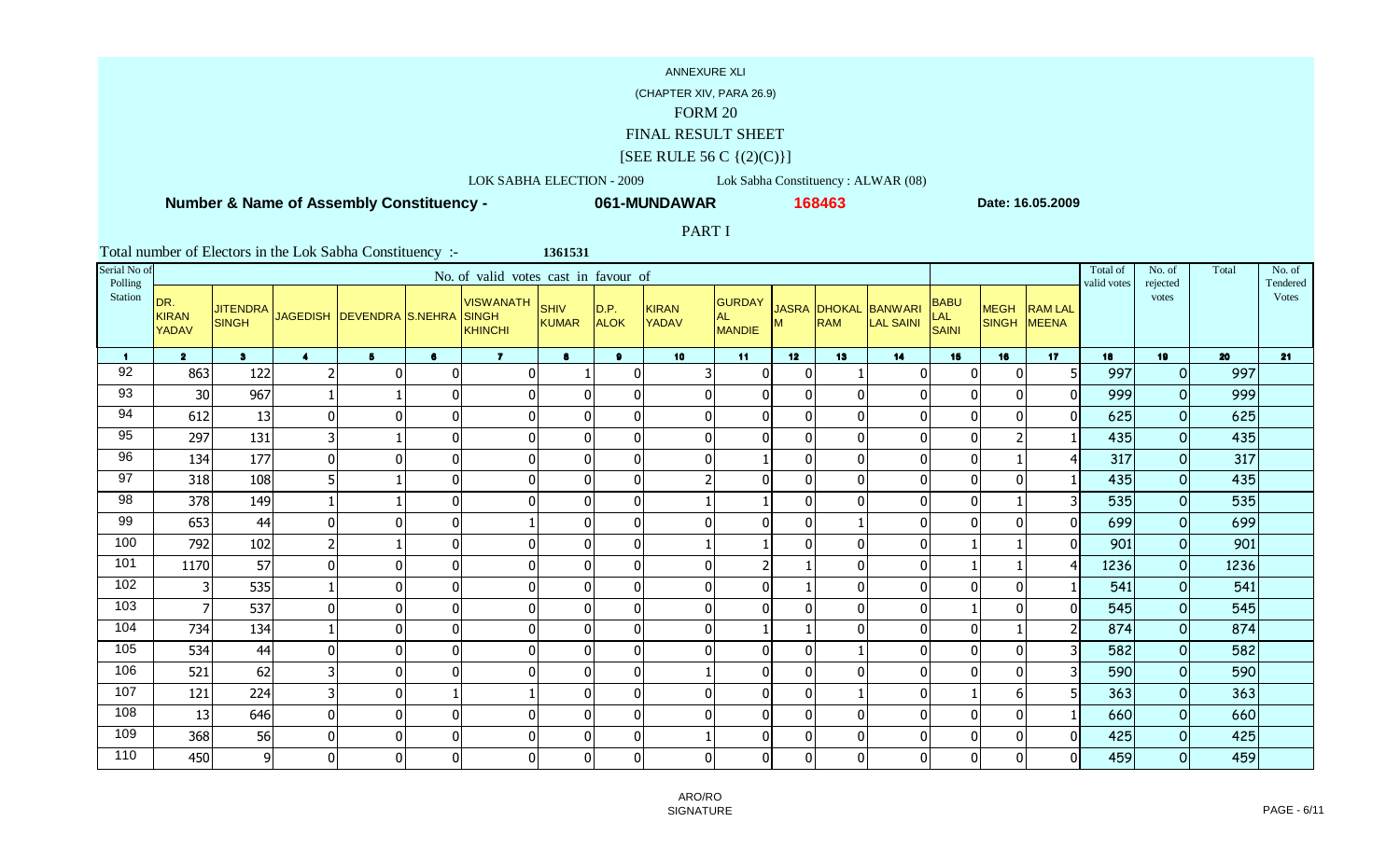### (CHAPTER XIV, PARA 26.9)

### FORM 20

## FINAL RESULT SHEET

### $[SEE$  RULE 56 C  $\{(2)(C)\}]$

### LOK SABHA ELECTION - 2009 Lok Sabha Constituency : ALWAR (08)

**1361531**

 **Number & Name of Assembly Constituency -**

**061-MUNDAWAR**

**<sup>168463</sup> Date: 16.05.2009**

### PART I

| Serial No of<br>Polling |                                     |                |                      |                                          |                | No. of valid votes cast in favour of |                             |                     |                              |                                      |                 |            |                                          |                                    |                            |                | Total of<br>valid votes | No. of<br>rejected | Total | No. of<br>Tendered |
|-------------------------|-------------------------------------|----------------|----------------------|------------------------------------------|----------------|--------------------------------------|-----------------------------|---------------------|------------------------------|--------------------------------------|-----------------|------------|------------------------------------------|------------------------------------|----------------------------|----------------|-------------------------|--------------------|-------|--------------------|
| Station                 | DR.<br><b>KIRAN</b><br><b>YADAV</b> | <b>SINGH</b>   |                      | JITENDRA JAGEDISH DEVENDRA S.NEHRA SINGH |                | <b>VISWANATH</b><br>KHINCHI          | <b>SHIV</b><br><b>KUMAR</b> | D.P.<br><b>ALOK</b> | <b>KIRAN</b><br><b>YADAV</b> | GURDAY<br><b>AL</b><br><b>MANDIE</b> |                 | <b>RAM</b> | JASRA DHOKAL BANWARI<br><b>LAL SAINI</b> | <b>BABU</b><br>LAL<br><b>SAINI</b> | <b>MEGH</b><br>SINGH MEENA | <b>RAM LAL</b> |                         | votes              |       | <b>Votes</b>       |
| $\blacksquare$          | $\overline{2}$                      | 3 <sup>1</sup> | $\blacktriangleleft$ | 5 <sup>5</sup>                           | 6              | $\overline{7}$                       | 8                           | 9                   | 10 <sub>1</sub>              | 11                                   | 12 <sup>7</sup> | 13         | 14                                       | 15                                 | 16                         | 17             | 18                      | 19                 | 20    | 21                 |
| 111                     | 14                                  | 1009           |                      |                                          | 0              | $\Omega$                             | $\mathbf{0}$                | $\mathbf{0}$        | $\overline{0}$               | $\overline{0}$                       | $\mathbf{0}$    |            | $\Omega$                                 | $\overline{0}$                     | $\Omega$                   |                | 1025                    | $\circ$            | 1025  |                    |
| 112                     | 129                                 | 445            | $6\vert$             | $\Omega$                                 | $\overline{0}$ | $\Omega$                             | $\pmb{0}$                   |                     | 5                            | $\overline{0}$                       | $\Omega$        |            | $\Omega$                                 | $\overline{0}$                     | $\overline{2}$             |                | 594                     | $\Omega$           | 594   |                    |
| 113                     | 23                                  | 487            |                      | $\Omega$                                 | $\overline{0}$ | 0                                    | $\pmb{0}$                   | $\overline{0}$      | $\overline{0}$               | $\mathbf 0$                          | $\mathbf{0}$    |            | $\Omega$                                 | $\overline{0}$                     | $\Omega$                   |                | 511                     | $\Omega$           | 511   |                    |
| 114                     | 411                                 | 75             | 0                    | 2                                        | $\overline{0}$ | 0                                    | $\mathbf 0$                 | $\mathbf{0}$        | 0                            | $\overline{0}$                       | $\mathbf{0}$    |            | $\Omega$                                 | $\overline{0}$                     | $\Omega$                   |                | 490                     | $\Omega$           | 490   |                    |
| 115                     | 47                                  | 254            | 0                    | $\mathbf{0}$                             | $\overline{0}$ |                                      | $\pmb{0}$                   | $\mathbf 0$         | $\overline{0}$               | $\overline{0}$                       | 0               |            |                                          | $\overline{0}$                     | 4                          | 0              | 307                     | $\circ$            | 307   |                    |
| 116                     | 424                                 | 25             | 0                    | $\mathbf 0$                              | $\overline{0}$ | $\Omega$                             | $\pmb{0}$                   | $\mathbf 0$         | $\overline{0}$               | $\mathbf 0$                          | $\mathbf 0$     |            | $\Omega$                                 | $\overline{0}$                     | $\Omega$                   |                | 450                     | $\mathbf 0$        | 450   |                    |
| $\frac{117}{117}$       | 1290                                | 16             | $\overline{0}$       | $\mathbf{0}$                             | 0              | $\Omega$                             | $\overline{0}$              | $\overline{0}$      | $\overline{0}$               | $\overline{0}$                       | $\mathbf 0$     |            | $\Omega$                                 | $\overline{0}$                     | $\mathbf 0$                |                | 1306                    | $\overline{O}$     | 1306  |                    |
| 118                     | 479                                 | 94             | $\Omega$             | $\Omega$                                 | $\overline{0}$ | $\Omega$                             | $\mathbf 0$                 | $\overline{0}$      | $\overline{0}$               |                                      | $\Omega$        |            | $\Omega$                                 | $\overline{0}$                     | $\Omega$                   |                | 575                     | $\mathbf 0$        | 575   |                    |
| 119                     | 1019                                | 44             |                      |                                          | $\overline{0}$ | $\Omega$                             | $\pmb{0}$                   | $\overline{0}$      | $\overline{0}$               | $\overline{0}$                       | $\Omega$        |            | $\Omega$                                 | $\overline{0}$                     | $\Omega$                   |                | 1066                    | $\mathbf 0$        | 1066  |                    |
| 120                     | 1074                                | 165            | $\overline{c}$       | $\mathbf 0$                              | $\overline{0}$ |                                      | $\mathbf 0$                 | $\pmb{0}$           |                              | $\overline{0}$                       | $\mathbf{0}$    |            | $\Omega$                                 | $\overline{0}$                     | 3                          |                | 1247                    | $\circ$            | 1247  |                    |
| 121                     | 138                                 | 1258           |                      | $\boldsymbol{0}$                         | $\overline{0}$ |                                      | $\pmb{0}$                   | $\overline{0}$      |                              | $\overline{0}$                       | $\mathbf 0$     |            |                                          | $\overline{0}$                     | $\Omega$                   |                | 1402                    | $\circ$            | 1402  |                    |
| 122                     | 146                                 | 1100           | $\overline{2}$       | 0                                        | $\overline{0}$ | 0                                    | $\pmb{0}$                   | $\overline{0}$      | $\overline{0}$               | $\mathbf 0$                          | 0               |            | $\Omega$                                 |                                    | $\Omega$                   |                | 1250                    | $\circ$            | 1250  |                    |
| 123                     | 284                                 | 245            | $\overline{2}$       | $\Omega$                                 | $\overline{0}$ | $\Omega$                             | $\mathbf 0$                 | $\mathbf 0$         |                              | $\overline{0}$                       | $\mathbf 0$     |            | $\Omega$                                 | $\overline{0}$                     | $\Omega$                   |                | 534                     | $\mathbf 0$        | 534   |                    |
| 124                     | 351                                 | 80             | 0                    | 0                                        | $\overline{0}$ | $\Omega$                             | $\pmb{0}$                   | $\mathbf 0$         | 2                            | $\mathbf 0$                          | $\mathbf 0$     |            | $\mathbf 0$                              | 0                                  | $\mathbf 0$                | 0              | 433                     | $\mathbf 0$        | 433   |                    |
| 125                     | 238                                 | 388            | $6\vert$             | $\mathbf 0$                              | $\overline{0}$ | $\Omega$                             | $\pmb{0}$                   |                     | 2                            |                                      | $\mathbf{0}$    |            | $\Omega$                                 | $\overline{0}$                     | 3                          |                | 641                     | $\mathbf 0$        | 641   |                    |
| 126                     | 275                                 | 82             | 0                    | $\mathbf{0}$                             | 0              | $\Omega$                             | $\overline{0}$              | $\overline{0}$      | $\overline{0}$               | $\overline{0}$                       | $\mathbf 0$     |            | $\Omega$                                 | $\overline{0}$                     | $\Omega$                   | $\Omega$       | 357                     | $\circ$            | 357   |                    |
| 127                     | 376                                 | 45             |                      | $\Omega$                                 | $\overline{0}$ | $\Omega$                             | $\pmb{0}$                   | $\overline{0}$      | 0                            | $\overline{0}$                       | $\mathbf{0}$    |            | $\Omega$                                 | $\overline{0}$                     | $\Omega$                   |                | 423                     | $\circ$            | 423   |                    |
| 128                     | 208                                 | 275            | 4                    |                                          | $\overline{0}$ | $\Omega$                             | $\pmb{0}$                   |                     |                              | $\Omega$                             | $\Omega$        |            | $\overline{2}$                           | $\Omega$                           | 3                          |                | 501                     | $\mathbf 0$        | 501   |                    |
| 129                     | 273                                 | 244            | 5 <sup>1</sup>       | -1                                       | 0              | $\Omega$                             | $\mathbf 0$                 |                     | 3                            | $\overline{0}$                       | 3               |            | $\Omega$                                 | $\overline{0}$                     | 6                          | 8              | 545                     | $\circ$            | 545   |                    |

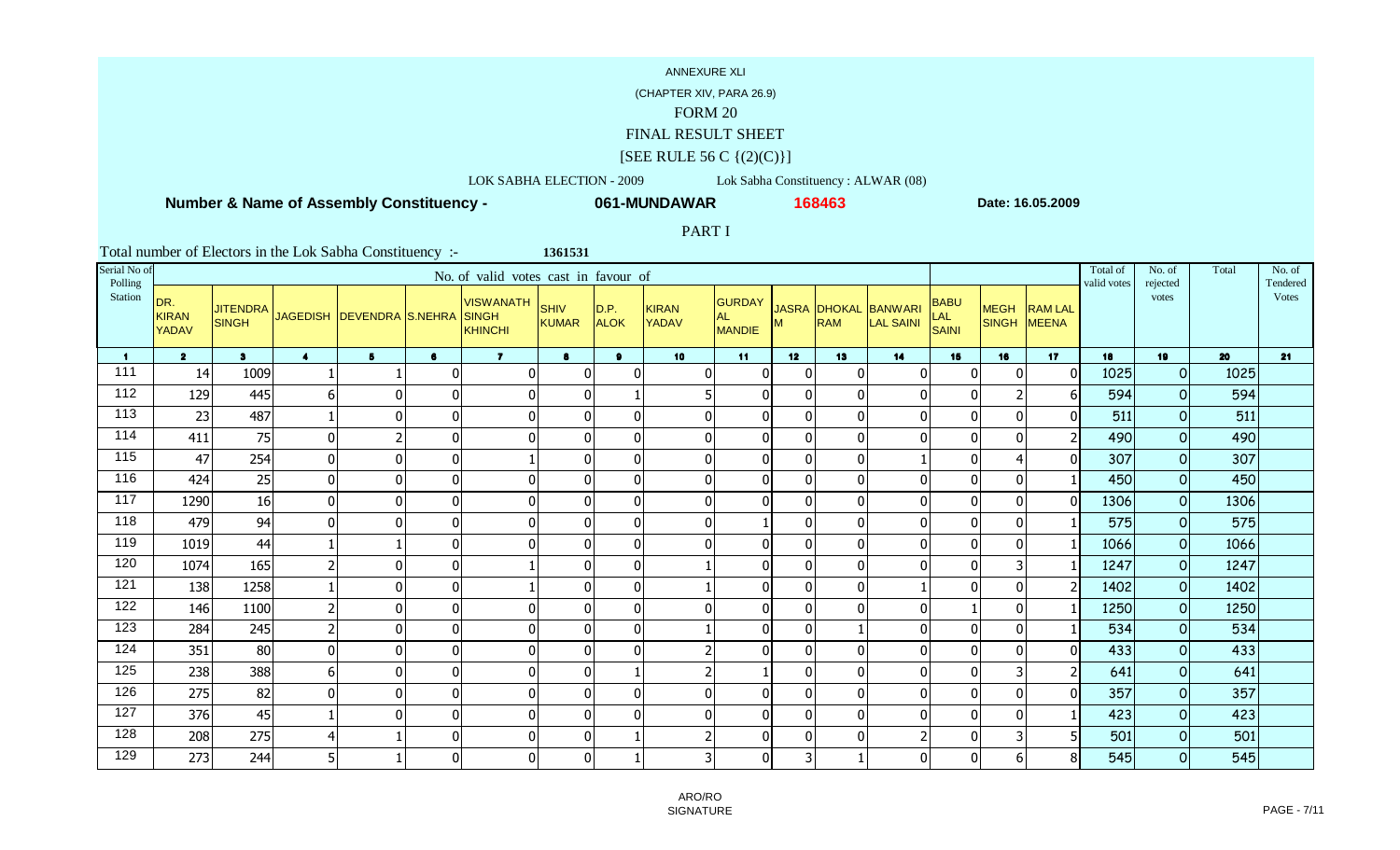### (CHAPTER XIV, PARA 26.9)

### FORM 20

## FINAL RESULT SHEET

### $[SEE$  RULE 56 C  $\{(2)(C)\}]$

### LOK SABHA ELECTION - 2009 Lok Sabha Constituency : ALWAR (08)

**1361531**

 **Number & Name of Assembly Constituency -**

**061-MUNDAWAR**

**<sup>168463</sup> Date: 16.05.2009**

## PART I

| Serial No of<br>Polling |                                     |                                 |                         |                           |                | No. of valid votes cast in favour of        |                             |                     |                              |                               |                 |                                   |                                    |                                    |                            |                | Total of<br>valid votes | No. of<br>rejected | Total | No. of<br>Tendered |
|-------------------------|-------------------------------------|---------------------------------|-------------------------|---------------------------|----------------|---------------------------------------------|-----------------------------|---------------------|------------------------------|-------------------------------|-----------------|-----------------------------------|------------------------------------|------------------------------------|----------------------------|----------------|-------------------------|--------------------|-------|--------------------|
| Station                 | DR.<br><b>KIRAN</b><br><b>YADAV</b> | <b>JITENDRA</b><br><b>SINGH</b> |                         | JAGEDISH DEVENDRA S.NEHRA |                | <b>VISWANATH</b><br><b>SINGH</b><br>KHINCHI | <b>SHIV</b><br><b>KUMAR</b> | D.P.<br><b>ALOK</b> | <b>KIRAN</b><br><b>YADAV</b> | GURDAY<br><b>AL</b><br>MANDIE |                 | <b>JASRA DHOKAL</b><br><b>RAM</b> | <b>BANWARI</b><br><b>LAL SAINI</b> | <b>BABU</b><br>LAL<br><b>SAINI</b> | <b>MEGH</b><br>SINGH MEENA | <b>RAM LAL</b> |                         | votes              |       | <b>Votes</b>       |
| $\blacktriangleleft$    | $\overline{2}$                      | 3 <sup>1</sup>                  | $\blacktriangleleft$    | 5 <sup>5</sup>            | 6              | $\overline{7}$                              | $\bullet$                   | $\mathbf{9}$        | 10 <sub>1</sub>              | 11                            | 12 <sup>7</sup> | 13                                | 14                                 | 15                                 | 16                         | 17             | 18                      | 19                 | 20    | 21                 |
| 130                     | 217                                 | 253                             |                         |                           | 0              | 0                                           | $\mathbf{0}$                | $\pmb{0}$           |                              | $\overline{0}$                | $\mathbf{0}$    |                                   | $\Omega$                           |                                    | $\overline{2}$             |                | 478                     | $\circ$            | 478   |                    |
| 131                     | 63                                  | 328                             | 0                       | 3                         | $\overline{2}$ | $\Omega$                                    | $\mathbf 0$                 | $\mathbf 0$         | $\overline{0}$               | $\overline{0}$                |                 |                                   | $\Omega$                           | $\overline{0}$                     | 3                          |                | 402                     | $\circ$            | 402   |                    |
| 132                     | 44                                  | 769                             | $5\vert$                | 3                         |                |                                             | $\pmb{0}$                   |                     | $\overline{0}$               |                               |                 |                                   |                                    | $\overline{0}$                     | $\overline{2}$             |                | 830                     | $\circ$            | 830   |                    |
| 133                     | 84                                  | 405                             | $\overline{0}$          | $\Omega$                  | 0              | $\Omega$                                    | $\mathbf 0$                 | $\overline{0}$      | $\Omega$                     | $\overline{0}$                | $\Omega$        |                                   |                                    | $\overline{0}$                     |                            |                | 495                     | $\Omega$           | 495   |                    |
| 134                     | 735                                 | 263                             | 0                       | 1                         |                | $\Omega$                                    | $\mathbf 0$                 | $\overline{0}$      | 2                            | $\overline{0}$                | $\mathbf{0}$    |                                   | $\Omega$                           | $\overline{0}$                     | $\mathbf{0}$               |                | 1004                    | $\circ$            | 1004  |                    |
| 135                     | 332                                 | 231                             |                         | $\mathbf 0$               | $\overline{0}$ |                                             | $\overline{0}$              | $\mathbf 0$         | $\overline{0}$               | $\mathbf 0$                   | $\mathbf 0$     |                                   | $\Omega$                           |                                    | 3                          |                | 572                     | $\circ$            | 572   |                    |
| 136                     | 137                                 | 54                              |                         | $\mathbf 0$               | 0              | $\mathbf 0$                                 | $\overline{0}$              |                     | $\overline{0}$               | $\overline{0}$                | $\mathbf 0$     |                                   | $\mathbf 0$                        | $\overline{0}$                     |                            |                | 195                     | $\circ$            | 195   |                    |
| 137                     | 73                                  | 313                             | 8 <sup>1</sup>          | $\mathbf{1}$              | $\overline{0}$ | $\mathbf 0$                                 | $\overline{0}$              | $\overline{0}$      | $\overline{0}$               |                               |                 |                                   | $\overline{2}$                     | $\overline{2}$                     | 5                          | 61             | 414                     | $\mathbf 0$        | 414   |                    |
| 138                     | 383                                 | 39                              | $\overline{2}$          | $\Omega$                  | 0              | $\Omega$                                    | $\overline{0}$              | $\overline{0}$      | $\overline{0}$               | $\overline{0}$                | $\mathbf 0$     |                                   | $\Omega$                           | $\overline{0}$                     | $\mathbf{0}$               | $\Omega$       | 424                     | $\circ$            | 424   |                    |
| 139                     | 33                                  | 439                             | $5\vert$                | 2                         | $\overline{0}$ | $\Omega$                                    | $\pmb{0}$                   | $\pmb{0}$           | 0                            | $\mathbf 0$                   |                 |                                   | $\Omega$                           | $\overline{0}$                     | 3                          |                | 484                     | $\mathbf 0$        | 484   |                    |
| 140                     | 22                                  | 466                             |                         | $\Omega$                  | $\overline{0}$ | $\Omega$                                    | $\pmb{0}$                   | $\overline{0}$      | $\overline{0}$               | $\mathbf 0$                   | $\mathbf 0$     |                                   | $\Omega$                           | $\overline{0}$                     | $\Omega$                   |                | 489                     | $\mathbf 0$        | 489   |                    |
| 141                     | 17                                  | 608                             | $5\vert$                | $\mathbf{0}$              | $\overline{0}$ | 0                                           | $\mathbf 0$                 | $\overline{0}$      |                              | $\mathbf 0$                   |                 |                                   |                                    |                                    |                            |                | 641                     | $\circ$            | 641   |                    |
| 142                     | 31                                  | 196                             | $\overline{2}$          |                           | $\overline{0}$ | 0                                           |                             | $\mathbf 0$         |                              | $\overline{0}$                |                 |                                   |                                    | $\overline{0}$                     | $\Omega$                   |                | 236                     | $\Omega$           | 236   |                    |
| 143                     | 29                                  | 354                             | $\overline{\mathbf{3}}$ | 1                         | $\overline{0}$ |                                             | $\pmb{0}$                   | $\mathbf 0$         | $\overline{0}$               | $\mathbf 0$                   | 0               |                                   | $\Omega$                           | $\overline{0}$                     | $\Omega$                   |                | 390                     | $\circ$            | 390   |                    |
| 144                     | 18                                  | 440                             | $\overline{0}$          | 0                         | $\overline{0}$ | $\Omega$                                    | $\pmb{0}$                   | $\overline{2}$      |                              | $\mathbf 0$                   | $\mathbf 0$     |                                   |                                    | $\overline{0}$                     | 0                          | U              | 462                     | $\mathbf 0$        | 462   |                    |
| 145                     | 29                                  | 980                             | $\overline{2}$          | $\mathbf 0$               | 0              | $\Omega$                                    | $\overline{0}$              | $\overline{0}$      | $\overline{0}$               | $\mathbf 0$                   | $\mathbf 0$     |                                   | $\Omega$                           | $\overline{0}$                     | $\overline{2}$             |                | 1014                    | $\overline{O}$     | 1014  |                    |
| 146                     | 25                                  | 1081                            | 4                       | $\mathbf{0}$              | $\overline{0}$ |                                             | $\overline{0}$              | $\overline{0}$      | 2                            | $\overline{0}$                | $\mathbf{0}$    |                                   | $\Omega$                           | $\overline{0}$                     | $\Omega$                   |                | 1116                    | $\circ$            | 1116  |                    |
| 147                     | 4                                   | 965                             |                         | $\Omega$                  | $\overline{0}$ | $\Omega$                                    | $\overline{0}$              | $\overline{0}$      | 0                            | $\Omega$                      | $\Omega$        |                                   | $\Omega$                           | $\Omega$                           | $\Omega$                   |                | 970                     | $\mathbf 0$        | 970   |                    |
| 148                     | 92                                  | 410                             | $\overline{3}$          | $\overline{2}$            |                | $\Omega$                                    | $\mathbf 0$                 | $\overline{0}$      | $\overline{0}$               |                               |                 |                                   | $\Omega$                           | $\overline{2}$                     | $\overline{\phantom{a}}$   |                | 515                     | $\circ$            | 515   |                    |

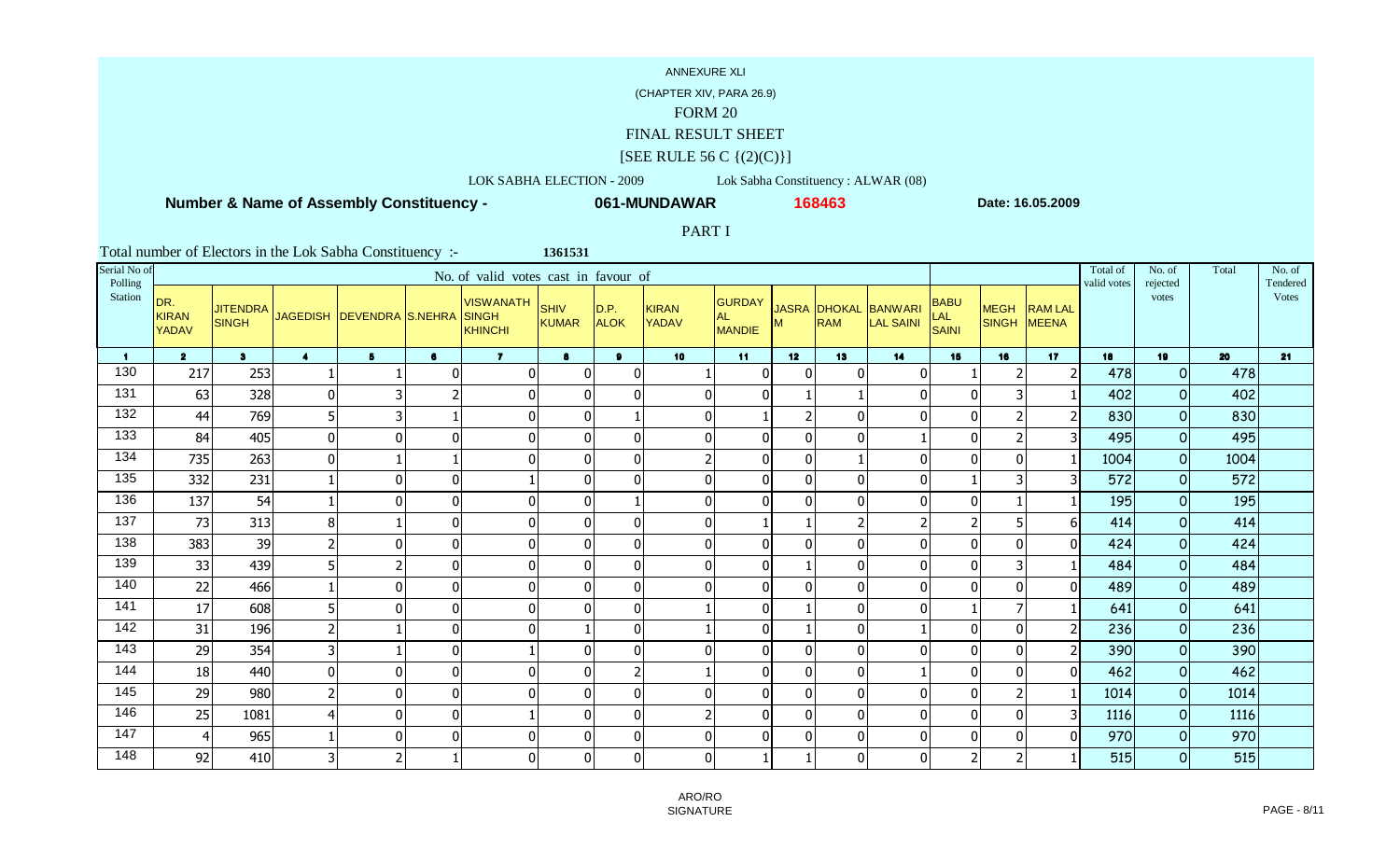### (CHAPTER XIV, PARA 26.9)

### FORM 20

## FINAL RESULT SHEET

### $[SEE$  RULE 56 C  $\{(2)(C)\}]$

### LOK SABHA ELECTION - 2009 Lok Sabha Constituency : ALWAR (08)

**1361531**

 **Number & Name of Assembly Constituency -**

**061-MUNDAWAR**

**<sup>168463</sup> Date: 16.05.2009**

### PART I

| Serial No of<br>Polling |                              |                                 |                  |                           |                | No. of valid votes cast in favour of        |                             |                     |                       |                                      |                |                            |                                    |                                    |                            |                | Total of<br>valid votes | No. of<br>rejected | Total | No. of<br>Tendered |
|-------------------------|------------------------------|---------------------------------|------------------|---------------------------|----------------|---------------------------------------------|-----------------------------|---------------------|-----------------------|--------------------------------------|----------------|----------------------------|------------------------------------|------------------------------------|----------------------------|----------------|-------------------------|--------------------|-------|--------------------|
| Station                 | DR.<br><b>KIRAN</b><br>YADAV | <b>JITENDRA</b><br><b>SINGH</b> |                  | JAGEDISH DEVENDRA S.NEHRA |                | <b>VISWANATH</b><br><b>SINGH</b><br>KHINCHI | <b>SHIV</b><br><b>KUMAR</b> | D.P.<br><b>ALOK</b> | <b>KIRAN</b><br>YADAV | GURDAY<br><b>AL</b><br><b>MANDIE</b> | м              | <b>JASRA DHOKAL</b><br>RAM | <b>BANWARI</b><br><b>LAL SAINI</b> | <b>BABU</b><br>LAL<br><b>SAINI</b> | <b>MEGH</b><br>SINGH MEENA | <b>RAM LAL</b> |                         | votes              |       | <b>Votes</b>       |
| $\blacktriangleleft$    | $\overline{2}$               | 3 <sup>1</sup>                  | $\blacktriangle$ | 5 <sup>1</sup>            | 6              | $\overline{7}$                              | 8                           | $\mathbf{a}$        | 10 <sup>1</sup>       | 11                                   | 12             | 13                         | 14                                 | 15                                 | 16                         | 17             | 18                      | 19                 | 20    | 21                 |
| 149                     | 91                           | 402                             | 8                | n                         | $\overline{4}$ |                                             | $\mathbf{0}$                | $\boldsymbol{0}$    | 3                     | 4                                    | $\mathbf{0}$   |                            |                                    |                                    | 7                          | 8              | 532                     | $\circ$            | 532   |                    |
| 150                     | $\overline{2}$               | 552                             |                  | $\Omega$                  | $\mathbf 0$    | $\Omega$                                    | $\mathbf 0$                 | $\Omega$            | $\overline{0}$        | $\mathbf 0$                          | $\Omega$       | $\Omega$                   | $\Omega$                           | $\Omega$                           | $\Omega$                   | <sup>0</sup>   | 555                     | $\circ$            | 555   |                    |
| 151                     | 522                          | 24                              | $\mathbf 0$      | $\Omega$                  | 0              | $\Omega$                                    | $\mathbf 0$                 |                     | $\mathbf 0$           | $\mathbf 0$                          | $\mathbf 0$    |                            |                                    |                                    | $\Omega$                   | $\overline{0}$ | 547                     | $\circ$            | 547   |                    |
| 152                     | 13                           | 305                             |                  | $\Omega$                  | $\Omega$       | $\Omega$                                    | $\mathbf 0$                 | $\Omega$            | $\overline{0}$        | $\overline{0}$                       | $\Omega$       |                            | $\Omega$                           |                                    | $\Omega$                   | $\Omega$       | 320                     | $\Omega$           | 320   |                    |
| 153                     | 304                          | 198                             |                  | $\mathbf{0}$              |                | $\Omega$                                    | $\mathbf 0$                 |                     |                       |                                      | $\mathbf 0$    |                            | $\overline{\phantom{a}}$           |                                    | 11                         | 10             | 535                     | $\circ$            | 535   |                    |
| 154                     | 8                            | 629                             | $\overline{7}$   | $\mathbf{0}$              | $\mathbf{0}$   | $\Omega$                                    | $\mathbf 0$                 | $\mathbf 0$         | $\overline{0}$        | $\mathbf 0$                          | $\mathbf 0$    |                            |                                    | $\mathbf{0}$                       | $\mathbf{0}$               | $\Omega$       | 645                     | $\overline{O}$     | 645   |                    |
| 155                     | $\overline{7}$               | 469                             |                  | $\mathbf 0$               | 0              | $\overline{0}$                              | $\overline{0}$              | $\mathbf 0$         | $\overline{0}$        | $\overline{0}$                       | $\mathbf 0$    |                            | $\Omega$                           | 0                                  | $\mathbf 0$                | $\overline{0}$ | 477                     | $\circ$            | 477   |                    |
| 156                     | <b>116</b>                   | 222                             |                  | $\mathbf 0$               |                | $\Omega$                                    |                             | $\mathbf 0$         | $\overline{3}$        | $\overline{0}$                       | $\mathbf 0$    | U                          |                                    | $\Omega$                           | $\mathbf{0}$               |                | 347                     | $\circ$            | 347   |                    |
| 157                     | 43                           | 217                             | 9                | $\Omega$                  |                | $\Omega$                                    | $\overline{0}$              | $\overline{0}$      | 3                     | $\overline{0}$                       | $\overline{2}$ |                            |                                    | $\Omega$                           | $\overline{2}$             |                | 281                     | $\mathbf 0$        | 281   |                    |
| 158                     | 38                           | 389                             | $\mathbf{2}$     |                           | 0              | $\mathbf 0$                                 | $\pmb{0}$                   |                     | 5                     | $\pmb{0}$                            |                | n                          | ſ                                  |                                    |                            |                | 440                     | $\circ$            | 440   |                    |
| 159                     | 249                          | 166                             | $\overline{4}$   | $\Omega$                  | 0              | $\Omega$                                    | $\mathbf 0$                 | $\overline{0}$      | 3                     |                                      | $\Omega$       |                            |                                    |                                    | $\overline{2}$             | 8              | 434                     | $\mathbf 0$        | 434   |                    |
| 160                     | 102                          | 248                             | 6                |                           | $\overline{2}$ |                                             | $\mathbf 0$                 | $\Omega$            |                       | $\overline{2}$                       |                |                            |                                    |                                    | 4                          |                | 377                     | $\circ$            | 377   |                    |
| 161                     | 43                           | 540                             | $\overline{4}$   |                           | $\Omega$       | $\Omega$                                    | $\mathbf 0$                 |                     |                       | $\mathbf 0$                          | $\Omega$       |                            |                                    |                                    |                            |                | 594                     | $\Omega$           | 594   |                    |
| 162                     | 50                           | 302                             | $\overline{a}$   | $\mathbf{0}$              | $\mathbf{0}$   | $\Omega$                                    | $\pmb{0}$                   |                     | $\mathbf 0$           | $\mathbf 0$                          | $\mathbf{0}$   |                            | $\Omega$                           |                                    |                            |                | 359                     | $\circ$            | 359   |                    |
| 163                     | 11                           | 460                             | $\mathbf 0$      | $\mathbf{0}$              | 0              | $\Omega$                                    | $\mathbf 0$                 | $\mathbf 0$         | $\mathbf 0$           | $\mathbf 0$                          | $\mathbf 0$    | ∩                          | $\Omega$                           | $\Omega$                           | $\Omega$                   |                | 473                     | $\overline{O}$     | 473   |                    |
| 164                     | 54                           | 555                             | $\overline{7}$   | $\Omega$                  |                | $\Omega$                                    | $\overline{0}$              | $\Omega$            | $\overline{2}$        |                                      | $\Omega$       |                            | $\Omega$                           |                                    | 5                          |                | 629                     | $\overline{O}$     | 629   |                    |
| 165                     | 98                           | 316                             | 3                |                           | $\mathbf{0}$   | $\Omega$                                    | $\overline{0}$              |                     |                       | $\overline{0}$                       | $\Omega$       |                            | $\Omega$                           | 0                                  | $\overline{4}$             | ΩI             | 424                     | $\circ$            | 424   |                    |
| 166                     | 201                          | 285                             | $\overline{2}$   | $\Omega$                  |                | $\Omega$                                    |                             | $\overline{0}$      |                       |                                      |                |                            | $\Omega$                           | $\Omega$                           | $\Omega$                   |                | 497                     | $\mathbf 0$        | 497   |                    |
| 167                     | 44                           | 316                             | $\overline{2}$   | $\Omega$                  | $\Omega$       | $\Omega$                                    |                             | $\Omega$            | 4                     | $\mathbf 0$                          | $\Omega$       | n                          | $\Omega$                           |                                    | $\boldsymbol{4}$           |                | 373                     | $\circ$            | 373   |                    |

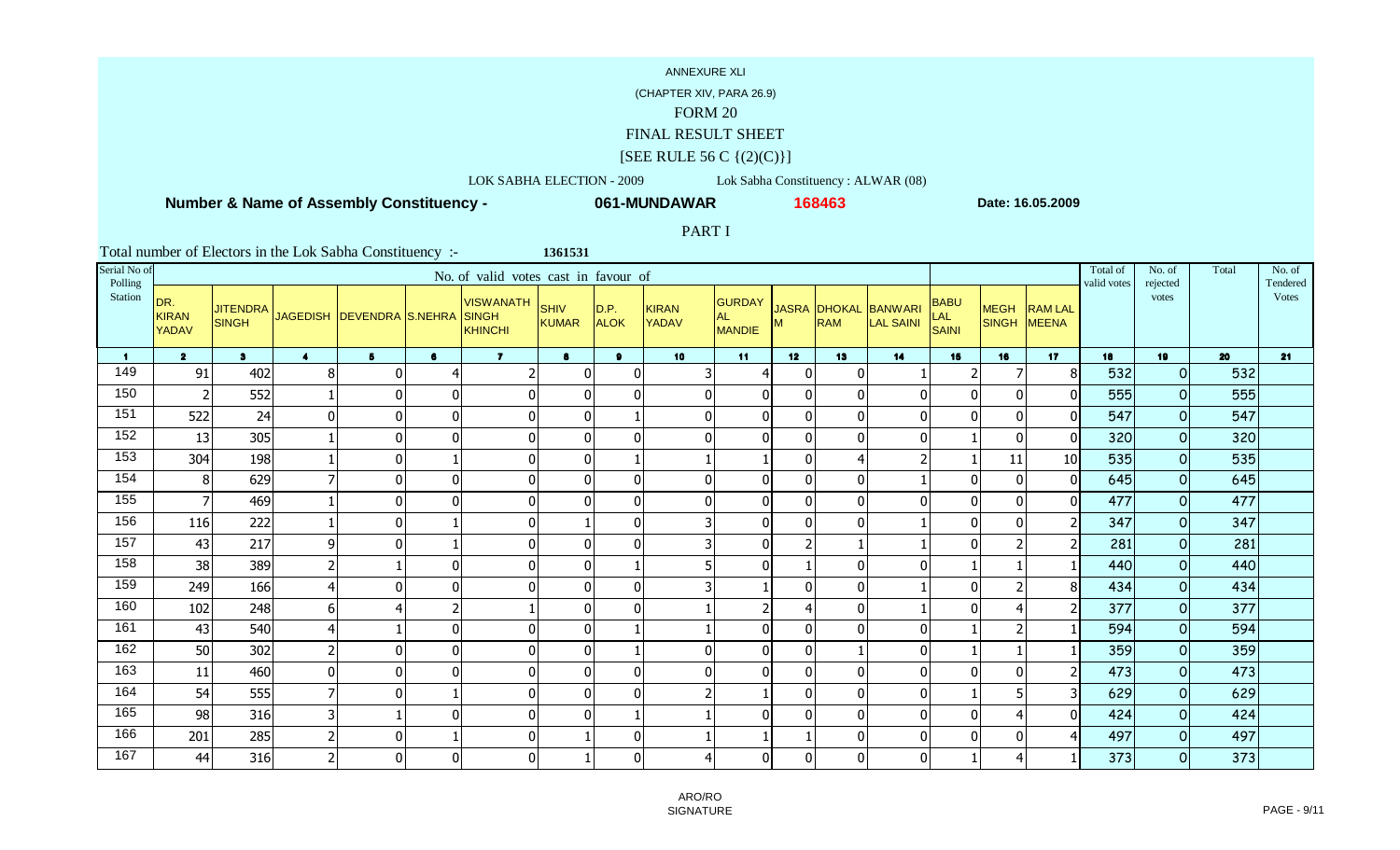(CHAPTER XIV, PARA 26.9)

## FORM 20

## FINAL RESULT SHEET

## $[SEE$  RULE 56 C  $\{(2)(C)\}]$

LOK SABHA ELECTION - 2009 Lok Sabha Constituency : ALWAR (08)

**061-MUNDAWAR**

**1361531**

 **Number & Name of Assembly Constituency -**

**<sup>168463</sup> Date: 16.05.2009**

PART I

| Serial No of<br>Polling |                                      |              |   |                                          | No of valid votes cast in favour of |       |                     |                              |                                      |                 |            |                                          |                             |    |                             | Total of<br>valid votes | No. of<br>rejected | Total | No. of<br>Tendered |
|-------------------------|--------------------------------------|--------------|---|------------------------------------------|-------------------------------------|-------|---------------------|------------------------------|--------------------------------------|-----------------|------------|------------------------------------------|-----------------------------|----|-----------------------------|-------------------------|--------------------|-------|--------------------|
| Station                 | IDR.<br><b>KIRAN</b><br><b>YADAV</b> | <b>SINGH</b> |   | AUTENDRA JAGEDISH DEVENDRA S.NEHRA SINGH | VISWANATH SHIV<br>KHINCHI           | KUMAR | D.P.<br><b>ALOK</b> | <b>KIRAN</b><br><b>YADAV</b> | GURDAY<br><b>AL</b><br><b>MANDIE</b> | <b>M</b>        | <b>RAM</b> | JASRA DHOKAL BANWARI<br><b>LAL SAINI</b> | BABU<br>LAL<br><b>SAINI</b> |    | MEGH RAM LAL<br>SINGH MEENA |                         | votes              |       | <b>Votes</b>       |
|                         |                                      |              |   |                                          |                                     |       |                     | 10                           | 11                                   | 12 <sup>2</sup> | 13         | 14                                       | 15                          | 16 | 17                          | 18                      | 19                 | 20    | 21                 |
| 168                     | 258                                  | 342          | q |                                          |                                     |       |                     |                              |                                      |                 |            |                                          |                             |    |                             | 624                     |                    | 624   |                    |
| 169                     | 116                                  | 268          | b |                                          |                                     |       |                     |                              |                                      |                 |            |                                          |                             |    | 8 <sup>1</sup>              | 408                     |                    | 408   |                    |
| 170                     | 71                                   | 531          |   |                                          |                                     |       | 01                  |                              |                                      | -01             |            |                                          |                             |    |                             | 612                     |                    | 612   |                    |
| 171                     | 67                                   | 573          |   | $\Omega$                                 |                                     |       |                     |                              |                                      | ΩI              |            |                                          |                             |    | $\Omega$                    | 653                     |                    | 653   |                    |
| 172                     | 92                                   | 539          |   |                                          |                                     |       | $\Omega$            |                              |                                      |                 |            |                                          |                             |    | $\Omega$                    | 641                     |                    | 641   |                    |